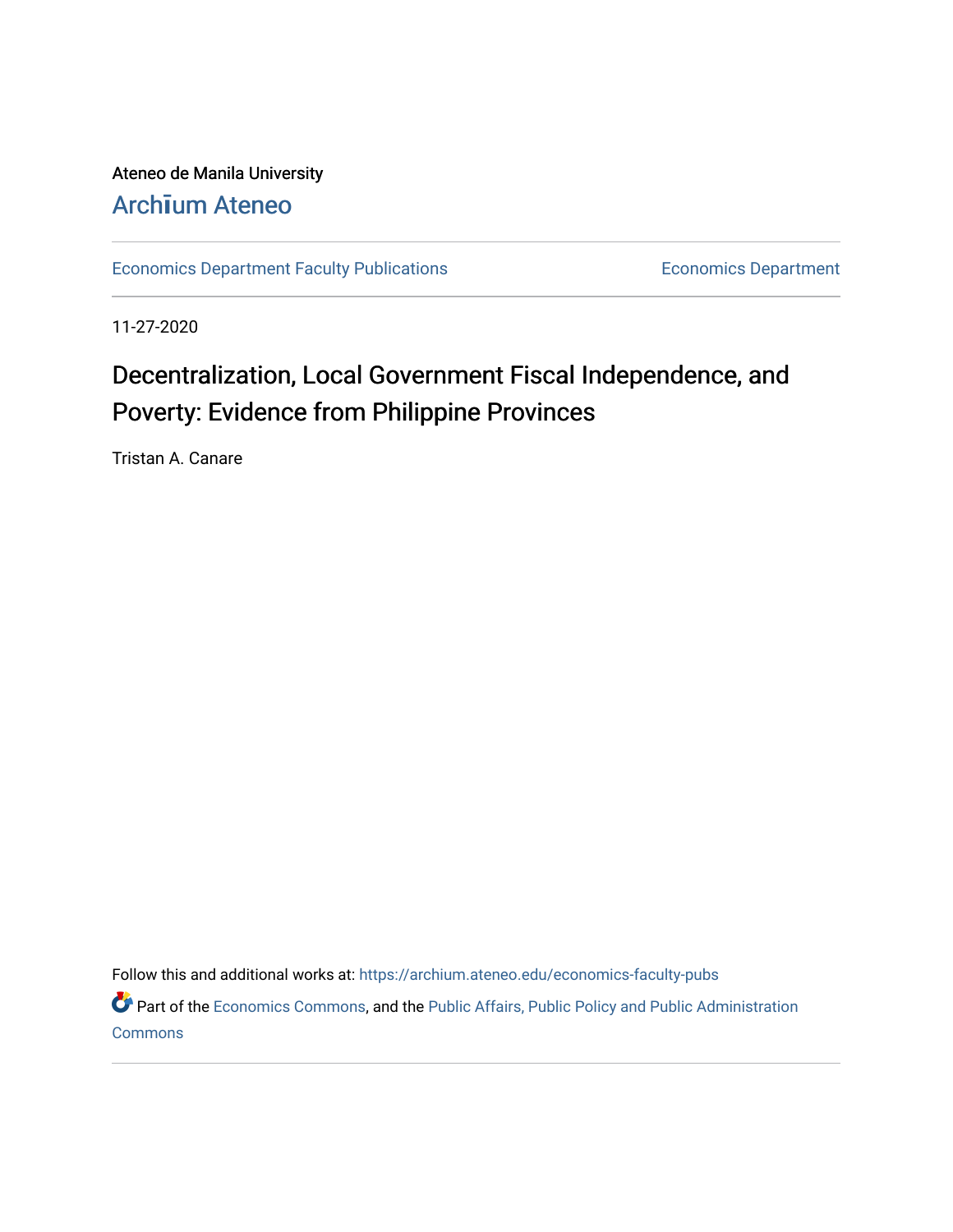*Southeast Asian Journal of Economics 8(2), December 2020: 77-108* Received: 8 October 2019 Accepted: 7 January 2020

# **Decentralization, Local Government Fiscal Independence, and Poverty: Evidence from Philippine Provinces**

#### **Tristan Canare**

*Department of Economics, Ateneo de Manila University, Quezon City, Philippines tristan.canare@gmail.com*

#### **Abstract**

Decentralization has become a popular development program among middle- and low-income economies worldwide. The rationale behind decentralization is the local government's proximity to consumers gives it an information advantage over the central government on needs and preferences. However, the central government has economies of scale and has access to more resources. Using data from Philippine provinces, this paper studies the relationship between decentralization – as represented by local government fiscal independence and as measured by locally sourced revenues expressed as share of total revenue – and poverty incidence. It finds evidence that fiscal independence is associated with lower poverty, but the relationship is not linear. There is an optimal level of decentralization, beyond which, its relationship with poverty becomes positive. Moreover, the decentralizationpoverty relationship is stronger in provinces with good governance, and weaker in provinces with lower income.

**Keywords:** decentralization, poverty, fiscal independence, Philippines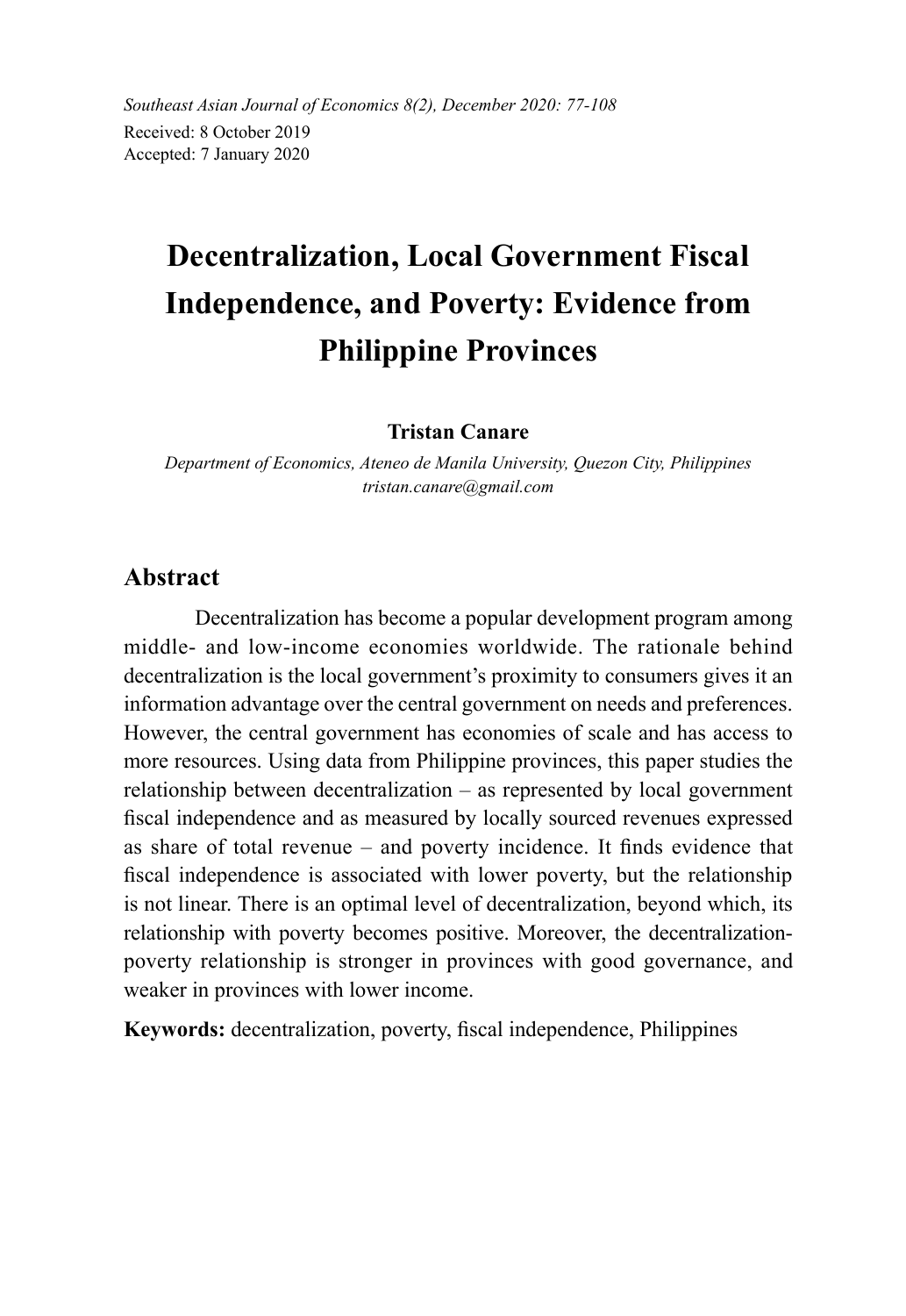## **1. Background and Objectives**

Decentralization has become a popular development program among middle- and low-income economies worldwide (Smoke, 2001), with at least 60 countries including it as part of their development policy over the last few decades (Bahl, 1999a; Dillinger, 1994). The basic economic rationale behind decentralization is that it enhances the efficiency of delivery of public services because local governments have a proximity advantage to economic agents over the national government (Boadway & Shah, 2009; Shah, 1998; Wallis & Oates, 1988). This proximity advantage makes the local government more aware of the needs and preferences of its constituents (Boadway & Shah, 2009). Sub-national levels of government can tailor-fit the public services that they offer to a group of people that is likely to be more homogenous and with similar preferences than if provision will be done by the national government (Wallis & Oates, 1988). By assigning more revenue-generating and spending powers to local governments, they are able to allocate resources more efficiently to the consumers and improve equity (Kubal, 2006; Boadway & Shah, 2009). In addition, decentralization can also make the government more responsive to the needs of its constituents because it increases citizen participation and accountability (Faguet, 2009; Kubal, 2006).

However, Bahl (1999a) identified several arguments on why this standard theory of decentralization may not be applicable to developing countries. The macroeconomic benefits of centralized governance, lack of suitable tools for local government finance, and the centralist politics common in many emerging economies could undermine the benefits of decentralization. In addition, some local governments could be predisposed to elite capture and lack technical and financial resources to effectively and efficiently respond to local needs (Faguet, 2009). Decentralization can also further empower the already powerful officials at the local level (Asante & Ayee, 2007). Moreover, the central government has economies of scale and usually has access to more and better resources (Faguet, 2004; Prud'homme, 1995; Smoke, 2001; Keating, 1995).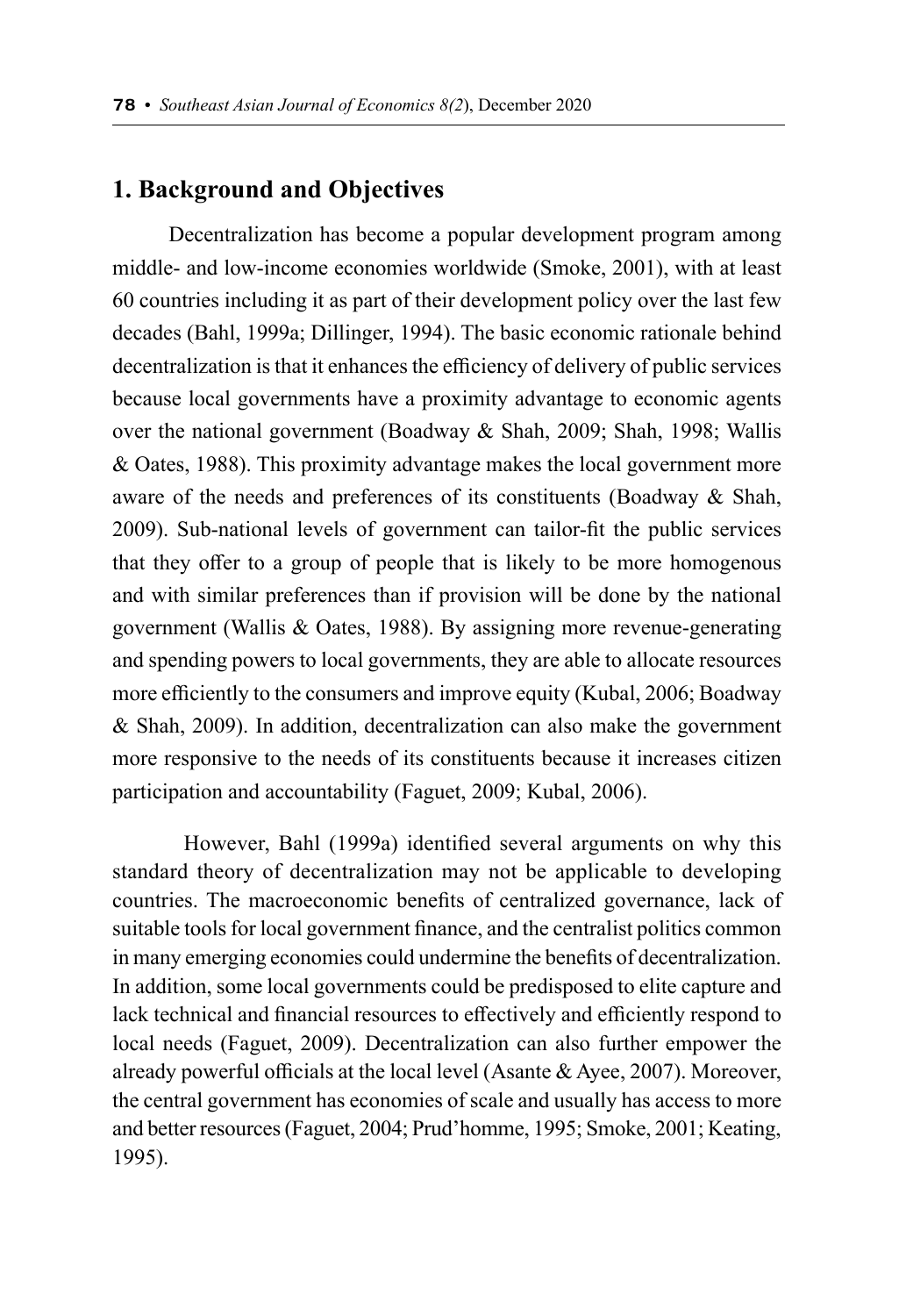The objective of this paper is to study the relationship between decentralization and poverty using data from Philippine provinces. The decentralization indicator used was own-sourced revenues of the provincial government expressed as ratio of total provincial government revenues. This measures fiscal independence, or the independence of the local government from the central government in generating income. A secondary objective is to determine if decentralization-poverty relationship varies across governance quality and income levels. Bardhan (2002), Azfar, Kahkonen, and Meagher (2001), and Agrawal and Ribot (1999) identify governance as an important factor in making decentralization effective. It was also tested if any decentralization-poverty relationship is linear or quadratic. Some decentralization models propose that there exists an optimal decentralization model, implying an inverted-U relationship between decentralization and development outcomes.

This paper has several contributions to the literature. There are many empirical works on decentralization, but most of them study its relationship with economic growth or governance (Akai & Sakata, 2002; Davoodi & Zou, 1998; Fisman & Gatti, 2002; Arikan, 2004). Empirical literature on the relationship between decentralization and poverty alleviation – which is the goal of most decentralization programs in developing countries – is surprisingly rare. In addition, the case of the Philippines is important because it is one of the largest countries in the Asia-Pacific region that recently implemented a decentralization program, doing so in 1991. There have been country-specific empirical decentralization studies, but the effectiveness of decentralization can vary from country to country (Alexeev & Mamedov, 2017). Although this article does not address the impact of the 1991 decentralization program specifically, an empirical analysis of decentralization and poverty using Philippine data is novel. Most of the literature on Philippine decentralization and its effects on development use conceptual arguments and descriptive data analysis rather than quantitative and econometric methods (Manasan, 1992; Capuno, 2017; Liberman, Capuno, & Minh, 2005; Bird & Rodriguez, 1999; Hutchcroft, 2012; Llanto, 2009).

Before proceeding, it must be emphasized that the decentralization measure used in this study is only one component of decentralization. Nonetheless, it is a component that is not often studied empirically, and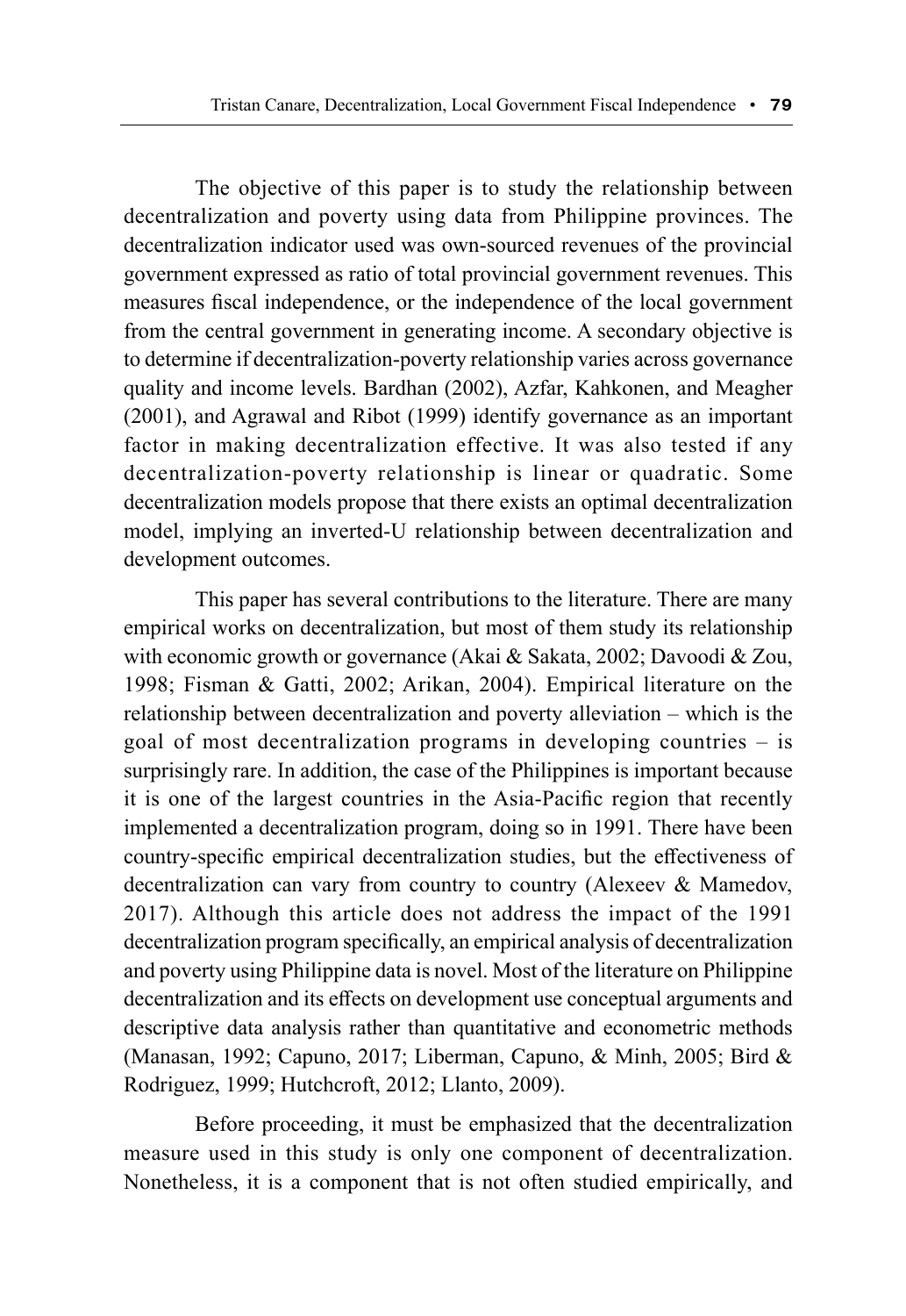decentralization researchers have argued that the local government's capacity to raise revenues independent of those transferred from the central government is important for decentralization to be effective (Manasan, 1997; Shen, Jin, & Zou, 2012; Capuno, 2017).

This paper is arranged as follows. This background and objectives section is followed by a literature review of empirical studies and of theories on why decentralization and development are related, along with a discussion on defining and measuring decentralization. Next is the methodology, including sources of data and the estimation method. This is followed by the results and a discussion of the implications. The paper concludes with a summary and recommendations for future studies.

## **2. Literature Review and Framework**

#### **2.1 Why is Decentralization Possibly Related to Poverty?**

Jutting et al. (2004) developed a conceptual framework explaining the transmission mechanism on how decentralization can influence poverty alleviation. Jutting et al. (2004) decomposed poverty into three dimensions – voicelessness, vulnerability, and limited access to services. Their framework states that decentralization affects poverty alleviation through two channels – political impact and economic impact. The political channel affects the first two dimensions of poverty, voicelessness and vulnerability. With decentralization, citizen participation in the decision-making process will increase. This gives the poor better access to public services and social security, thus decreasing vulnerability and insecurity. The economic channel works through decentralization's effect on improved efficiency and better targeting of providing public services. The higher efficiency improves the poor's access to education, health, and other basic services. However, Jutting et al. (2004) emphasized that certain conditions should be met for the framework to work. Primary of which is good governance quality, including accountability, enforcement, social institutions, and the political structure including checks and balances in the government.

Steiner (2005) slightly modified Jutting et al's framework. Steiner likewise acknowledged the two channels by which decentralization can affect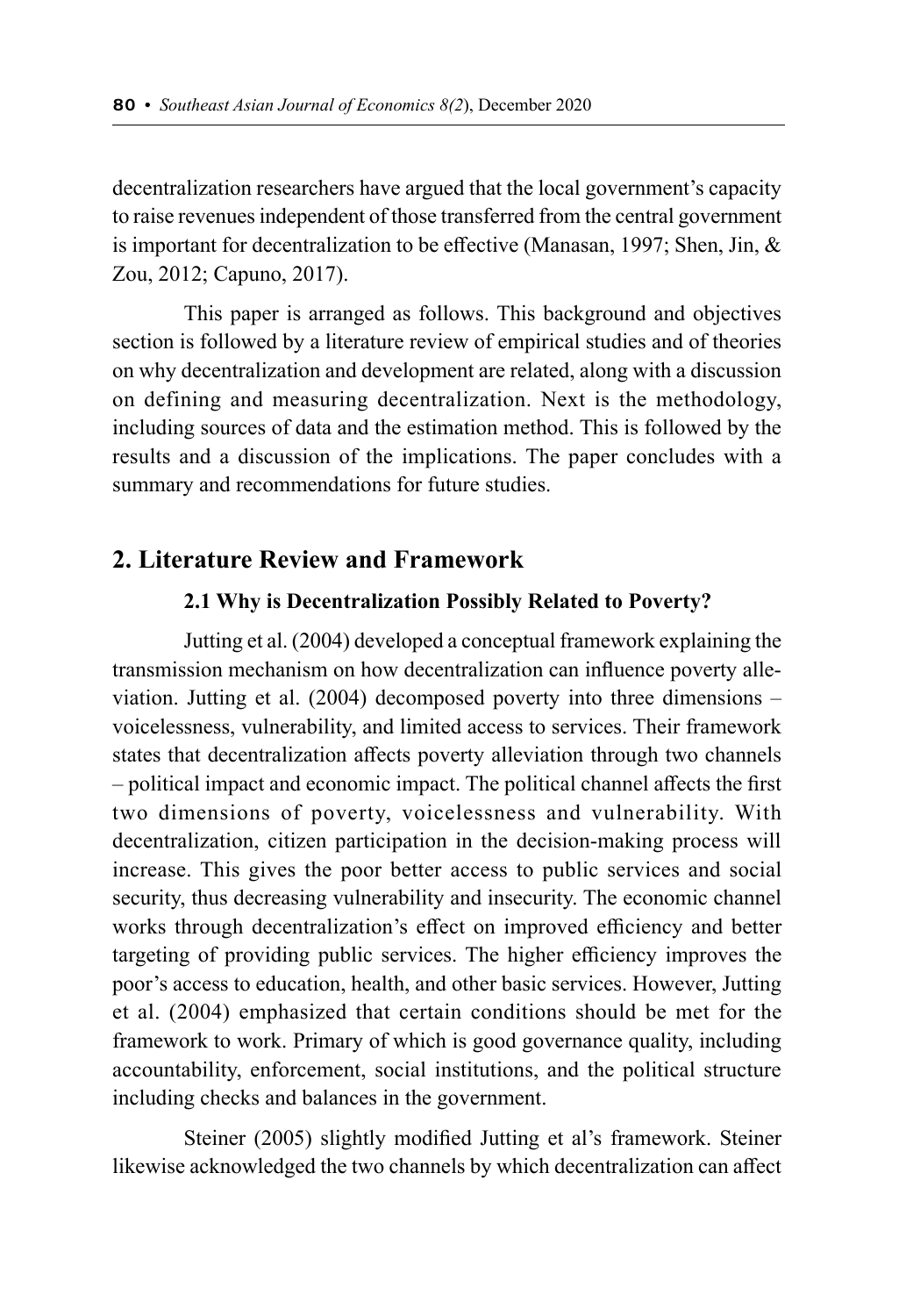poverty alleviation – political and economic – but also cites three elements of poverty alleviation. These are promoting opportunities, facilitating empowerment, and enhancing security. The first refers to giving the poor the chance to improve their living conditions through such things as employment, financial services, infrastructure, and public services. Facilitating empowerment means involving the people in decision-making, while enhancing security pertains to reducing vulnerability to threats such as economic shocks, natural disasters, and sickness. According to Steiner's framework, decentralization influences the first two poverty alleviation elements. Similar to the Jutting et al. (2004) model, decentralization, through the political channel, facilitates empowerment because it gives decision-making power on what and how much public services to provide. It also promotes accountability because the greater proximity of the beneficiaries of the public services to the government allow for better monitoring. The economic channel works through improvements in efficiency when decision-making is transferred to sub-national governments. Because of the information advantage of local over national governments, service provision can be better matched with needs (Von Braun & Grote, 2002).

A decentralization-poverty relationship can also be deduced from some theoretical models. In the models by Davoodi and Zou (1998) and Xie, Zou, and Davoodi (1999), the government maximizes the utility of a representative consumer subject to certain resource constraints. The result is an optimal level of decentralization that maximizes economic growth and consumer utility. This implies that at lower levels of decentralization, a positive relationship between decentralization and growth and utility can be expected. However, at decentralization levels above the optimum, the relationship becomes negative. Since economic growth is positively correlated to poverty alleviation, this suggests the possibility that decentralization and poverty can have a U-shaped relationship. That is, decentralization can have a negative relationship with poverty at low decentralization levels, but it becomes positive at high decentralization levels.

Another mechanism by which decentralization can influence poverty is through its effect on governance. Decentralization can promote good governance by improving accountability, enhancing consumer participation in decision-making, and promoting inter-jurisdictional competition (Faguet,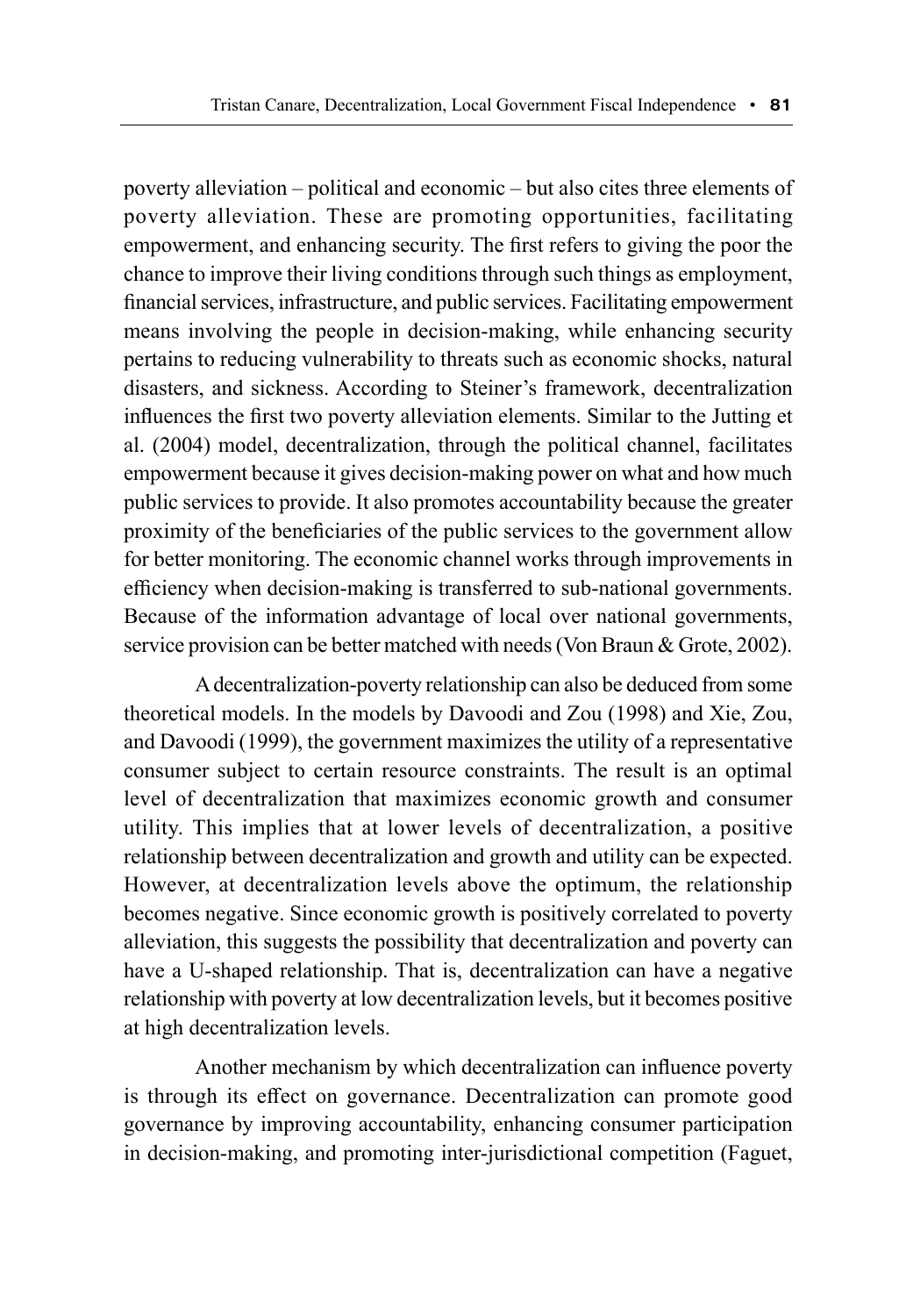2009; Usui, 2007; Kubal, 2006; Von Braun & Grote, 2002; Persson & Tabellini, 2000; Shah, 2006; Tanzi, 1996). By bringing consumers and providers of public goods closer to each other, it makes it easier for government officials to be held accountable (Usui, 2007). Because good governance can influence poverty alleviation (Chakravarti, 2005; Tebaldi & Mohan, 2010), it is possible that decentralization is associated with poverty.

#### **2.2 Defining and Measuring Decentralization**

Decentralization is the transfer of functions and responsibilities from the central government to the local governments (Rodden, 2004; Von Braun & Grote, 2002; Litvack, Ahmad, & Bird, 1998). There are three types of decentralization according to the literature. Political decentralization is providing consumers or their representatives with greater decision-making power. When consumers have greater participation in deciding what and how much public goods to provide, it is more likely to meet local needs and preferences (Litvack & Seddon, 2000). The second type, administrative decentralization, is the transfer of responsibilities and power from the national government to sub-national governments. There are three forms of administrative decentralization. Deconcentration is the transfer of power and responsibilities from the central office of a national government agency to its local offices, while delegation is the transfer from a national government agency to independent government units such as school districts, transportation authorities, and the like. The most extensive form of administrative decentralization is devolution, which transfers power, functions, and responsibilities from the national to the sub-national governments (Litvack & Seddon, 2000). The third type, which is closely related to devolution, is fiscal decentralization, or the transfer of spending and revenue collection functions from national to sub-national governments (Von Braun & Grote, 2002; Litvack et al., 1998).

In most cross-country empirical studies, decentralization is measured by the ratio of local government to central government expenditures or revenues (Davoodi & Zou, 1998; Goel, Mazhar, Nelson, & Ram, 2017; Kyriacou & Roca-Sagales, 2009; Rodriguez-Pose & Ezcurra, 2011). These are straightforward indicators of decentralization because they measure how much of the spending and revenue-raising responsibilities are assigned to the local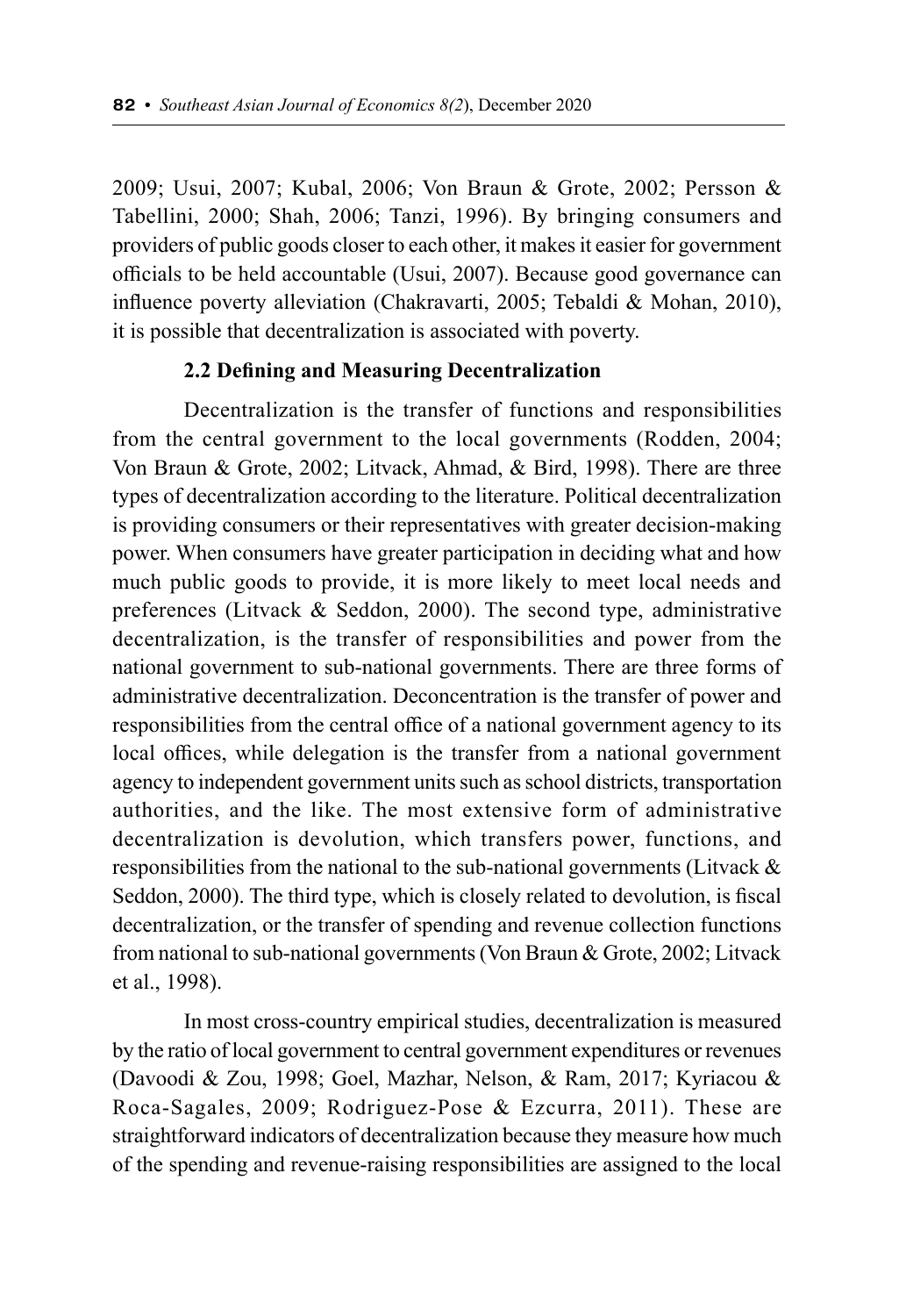and to the central government. However, comparing decentralization levels across countries is easier than comparing decentralization across local governments. Local governments from the same country are under the same national or federal regulations, and local governments in some countries have little power. Nonetheless, the literature has come up with various indicators that could be used in empirical decentralization studies using countryspecific cases. One such decentralization indicator that is applicable to the Philippines is fiscal independence, or the ability of local governments to generate its own revenue rather than relying on the central government for transfers (Zhang & Zou, 1998; Akai & Sakata, 2002; Faguet & Sanchez, 2008). This paper measures decentralization using locally sourced provincial government revenues expressed as the percent share of total revenues of the provincial government.

There are several reasons for using this as decentralization indicator in the Philippine context. First, it measures self-reliance of the provincial government in generating income, or the ability to generate its own revenues rather than depending on transfers from the central government. When the local government can generate its own income and own-sourced revenues account for a large share of its total revenues, they do not need to depend much on the central government for funds. In two studies conducted more than 20 years apart, Manasan (1992) and Capuno (2017) conclude that some local governments in the Philippines still depend heavily on central government transfers for funds, and this affected their public service delivery. Second, Akai and Sakata (2002) argues that even if local government expenditure accounts for only a small share of total government spending, the local government is still independent if its spending needs can be financed from within. Third, some local governments in the Philippines are heavily dependent on transfers from the central government, formally known as the Internal Revenue Allotment (IRA). Although significant functions are assigned to local governments, some still rely heavily on the IRA to finance these responsibilities. Fourth, having greater own-sourced income implies that the local government can implement more programs on its own, reducing the dependence of its citizens on national government programs. After the 1991 decentralization, Manasan (1997) and Capuno (2017) show that some local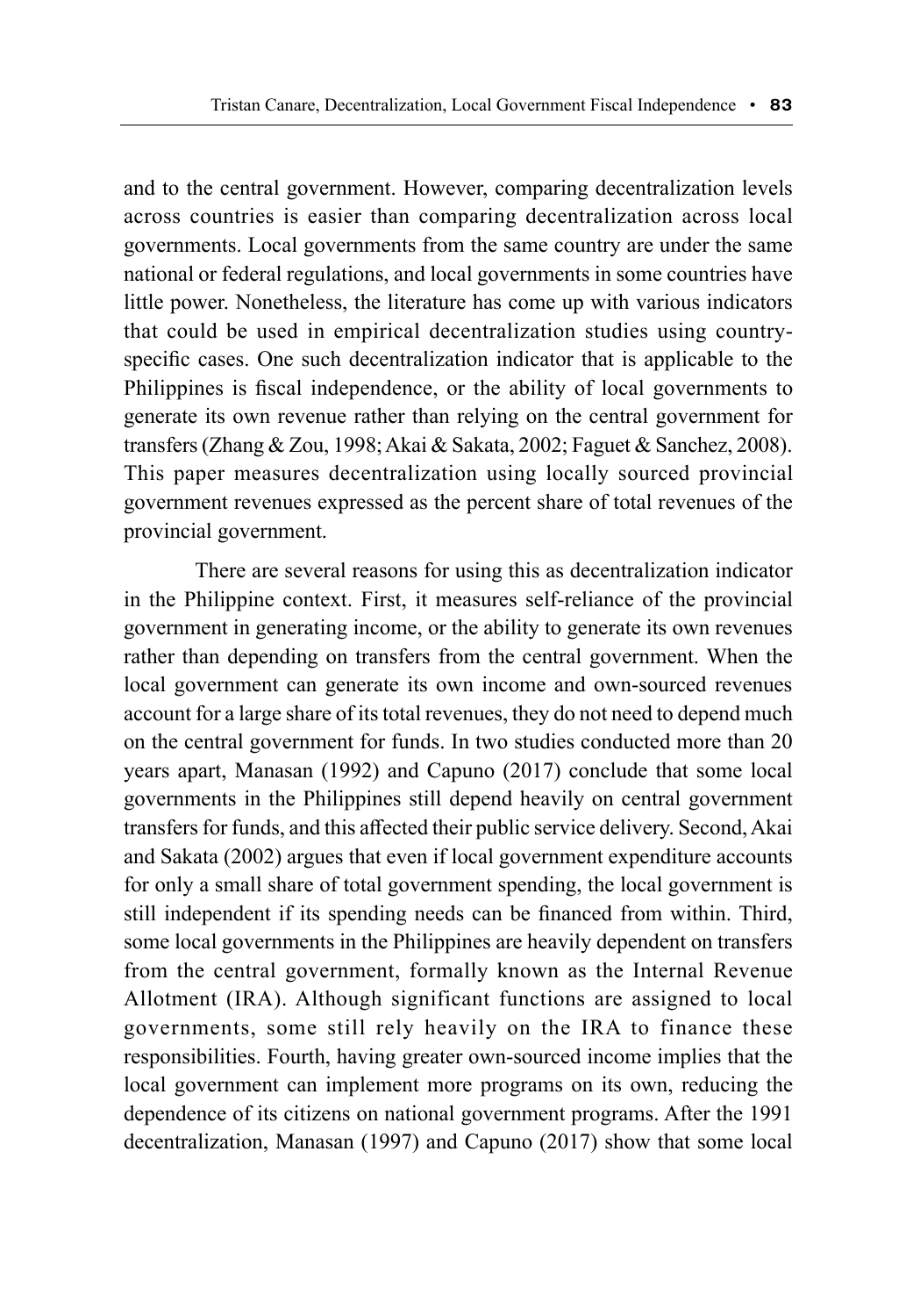governments could not fully perform its decentralized responsibilities because their additional income falls short of the added expenditures.

#### **2.3 Previous Empirical Studies**

The empirical literature contains country-specific studies on the relationship between decentralization and development outcomes, particularly economic growth and governance. These studies show mixed results, suggesting that decentralization can have varying influence on development across countries and depending on the decentralization measure. Among the most common decentralization indicators used in country-specific empirical papers include number of local governments per person or per area (Stansel, 2005; Goel & Nelson, 2011; Hammond & Tosun, 2011; Tosun & Yilmaz, 2008), and revenue/expenditures of a lower level of local government expressed as a share of revenue/expenditures of the next higher level of local government (Akai & Sakata, 2002; Abdur et al., 2017; Wallis & Oates, 1988). These studies also utilize indicators of fiscal independence or some similar variables (Zhang & Zou, 1998; Akai & Sakata, 2002; Faguet & Sanchez, 2008; Yushkov, 2015; Desai, Freinkman, & Goldberg, 2005; Jin, Qian, & Weingast, 2005). Appendix Table A1 shows a summary of these country-specific empirical literature on economic outcomes.

# **3. Methodology**

#### **3.1 Econometric Model**

The following equation was estimated to determine the relationship between decentralization and provincial poverty incidence:

$$
powerty_i = \alpha + \beta_1^*localhost_i + \beta_2^*X_i + \mu_i \tag{1}
$$

where  $powery_i$  is poverty incidence in province *i*,  $localhosta_i$  is locally sourced revenues expressed as percent share of total revenues of the provincial government,  $Xi$  is a vector of control variables, and  $\mu_i$  is the error term. The parameter of interest is  $\beta_l$ , which measures the response of poverty incidence to the decentralization indicator.

The variables in the control vector  $X_i$  are important because they allow the relationship between poverty incidence and the decentralization indicator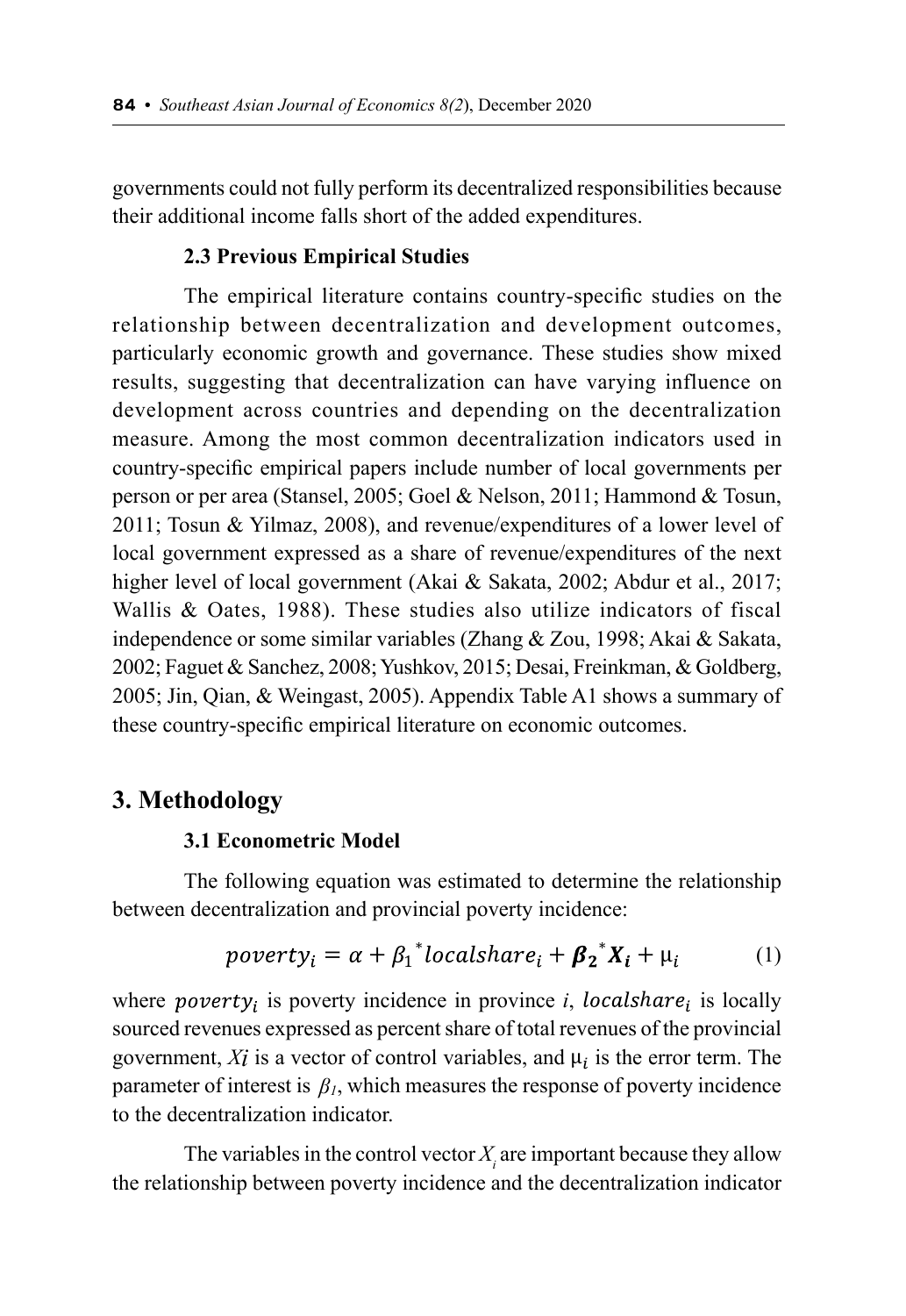to be isolated. They were selected to control for most factors that can affect poverty incidence and at the same time avoid too much multicollinearity among the regressors. Balisacan and Fuwa's (2004) paper on the determinants of provincial poverty reduction in the Philippines served as a rough guide in selecting the controls. The control variables included in equation (1) are: mean years of schooling in the province (*schooling*); per capita expenditures of the provincial government on education, health, nutrition, and population control, labor and employment, and social services and social welfare (*socialservices*); percent share of local government positions in the province held by the largest political dynasty (*dynasty*); good governance index score of the province (*governance*); dummy variables for provinces that are adjacent to Metro Manila (*manilaborder*); per capita amount of bank deposits in the province (*bankdeposit*); percent share of paved national roads in the province (*pavedroads*); and index crime per capita in the province (*crime*).

Years of schooling is a natural determinant of poverty. Per capita expenditure of the provincial government on education, health, nutrition, and population control, labor and employment, and social services and social welfare measures the local government's spending on programs that can potentially affect poverty. The good governance index is a measure of governance and institutional quality, which some studies conclud affect poverty (Chakravarti, 2005; Tebaldi & Mohan, 2010). The dynasties variable was included as a measure of political inequality, and some studies found that it could be associated with adverse development outcomes (Balisacan & Fuwa, 2004; Mendoza, Beja, Venida, & Yap, 2016). The bank deposit variable measures wealth, while the share of paved roads measures infrastructure, which can also affect poverty (Lokshin & Yemtsov, 2005; Latif, 2002). A dummy variable for provinces adjacent to Metro Manila is included because the region is the most developed in the country, has lower incidences of poverty, and many residents from the adjacent provinces work in Metro Manila.

Several non-linear interaction terms are also added to the set of control variables. A squared decentralization term is included to test if the relationship between decentralization and poverty, if any, is linear or quadratic. The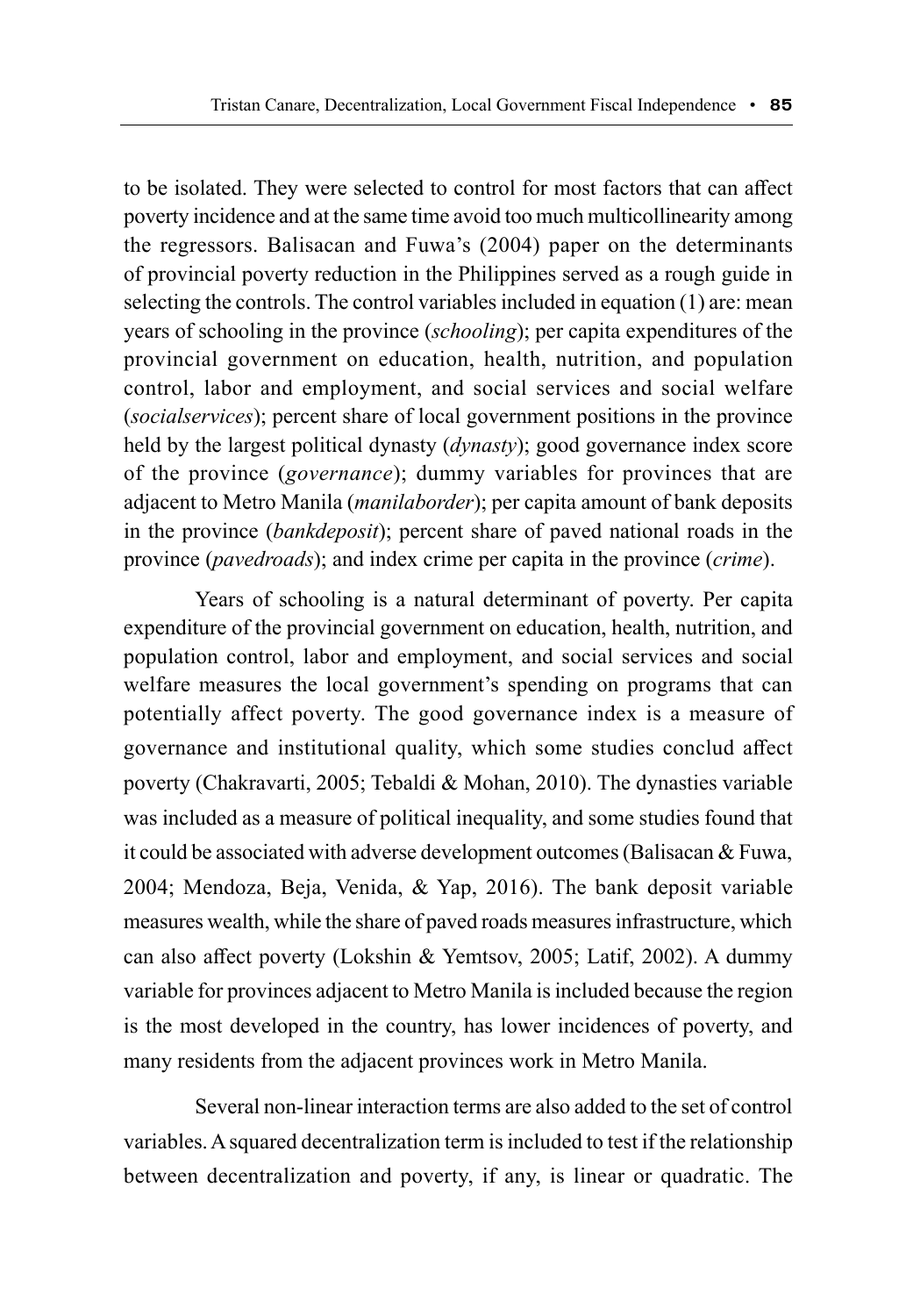estimation also includes an interaction between decentralization and governance and an interaction between decentralization and a dummy variable for provinces below the median income (*poorprov*). These interaction terms test whether any decentralization-poverty relationship varies across governance quality and income levels.

#### **3.2 Data and Estimation Method**

Most of the data come from the Philippine Statistical Authority (PSA), including poverty incidence and most control variables. The variable of interest, locally sourced revenues expressed as a share of total revenues, is computed using data from the Bureau of Local Government Finance (BLGF). The provincial government expenditures on education, health, nutrition, and population control, labor and employment, and social services and social welfare, is likewise obtained from BLGF, while the share of local government positions in the province held by the largest political dynasty is from the Asian Institute of Management political dynasties database (Mendoza, Beja, Venida, & Yap, 2012). Mean years of schooling come from the Philippine Human Development Report.

The data on provincial poverty incidence is available only every three years, and are available only for the years 2006, 2009, and 2012.<sup>1</sup> On the other hand, the variable of interest – percent share of locally sourced revenue to total revenue – is available annually. To account for the timing difference in available data, the 2012 poverty incidence data is matched with the annual average *localshare* values of the previous three years (average for 2010, 2011, and 2012). The same is done for the other control variables with annual available data. The political dynasties variable is available for the election years 2004, 2007, and 2010; thus, the 2012 poverty data is matched with the 2010 election data. This should be acceptable because a new set of elected

 $1$  The poverty data is also available for 2015; however, very few control variables are available for that year.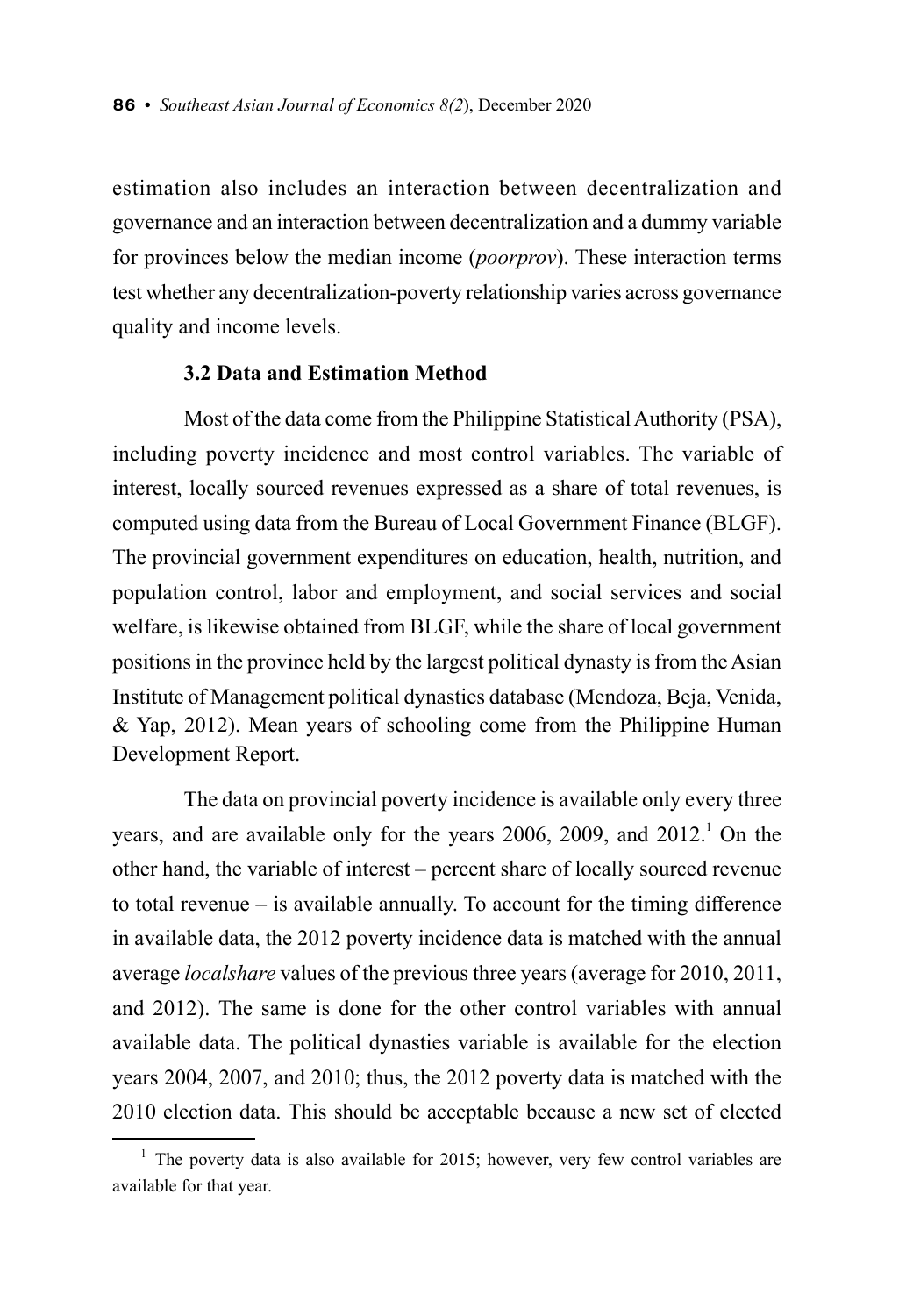local officials would likely require more than a year to influence the level of development and governance in their provinces. The Good Governance Indicator (GGI) is available only for 2005 and 2008; thus, the latter year index is used.

The available data makes it possible to construct a three-period panel of provinces. However, panel data estimation methods such as system GMM and fixed effects are not used because regression results, tests, and statistics showed that these are not appropriate. Equation (1) is estimated using crosssection data using the latest available year (2012 for poverty incidence; 2010 to 2012 annual average for most independent variables). To control for possible endogeneity, it is estimated using a two-stage least squares regression with *localshare* being instrumented by its first two lags. As will be discussed later, statistical tests confirm that the decentralization variable, *localshare*, is indeed endogenous, and that the chosen instruments met both the exogeneity and the relevance criteria of a good instrument.

Intuitively, there are concerns that *localshare* is endogenous because of bi-directional causality with the dependent variable. While the share of locally sourced revenue can affect poverty incidence, it is also possible that poverty incidence affects the share of locally sourced revenues. In provinces with high levels of poverty, there are also low levels of economic activity, which limits the provincial government's ability to raise funds through local sources such as local business taxes, service fees, and business permits. High poverty incidence also implies lower private demand, translating to fewer businesses, lower business profit, lower property values, and lower local taxes and fees, such as business taxes, real property taxes, and business permit fees.

Table 1 contains the list of all variables used in the estimation, their description, and the summary statistics.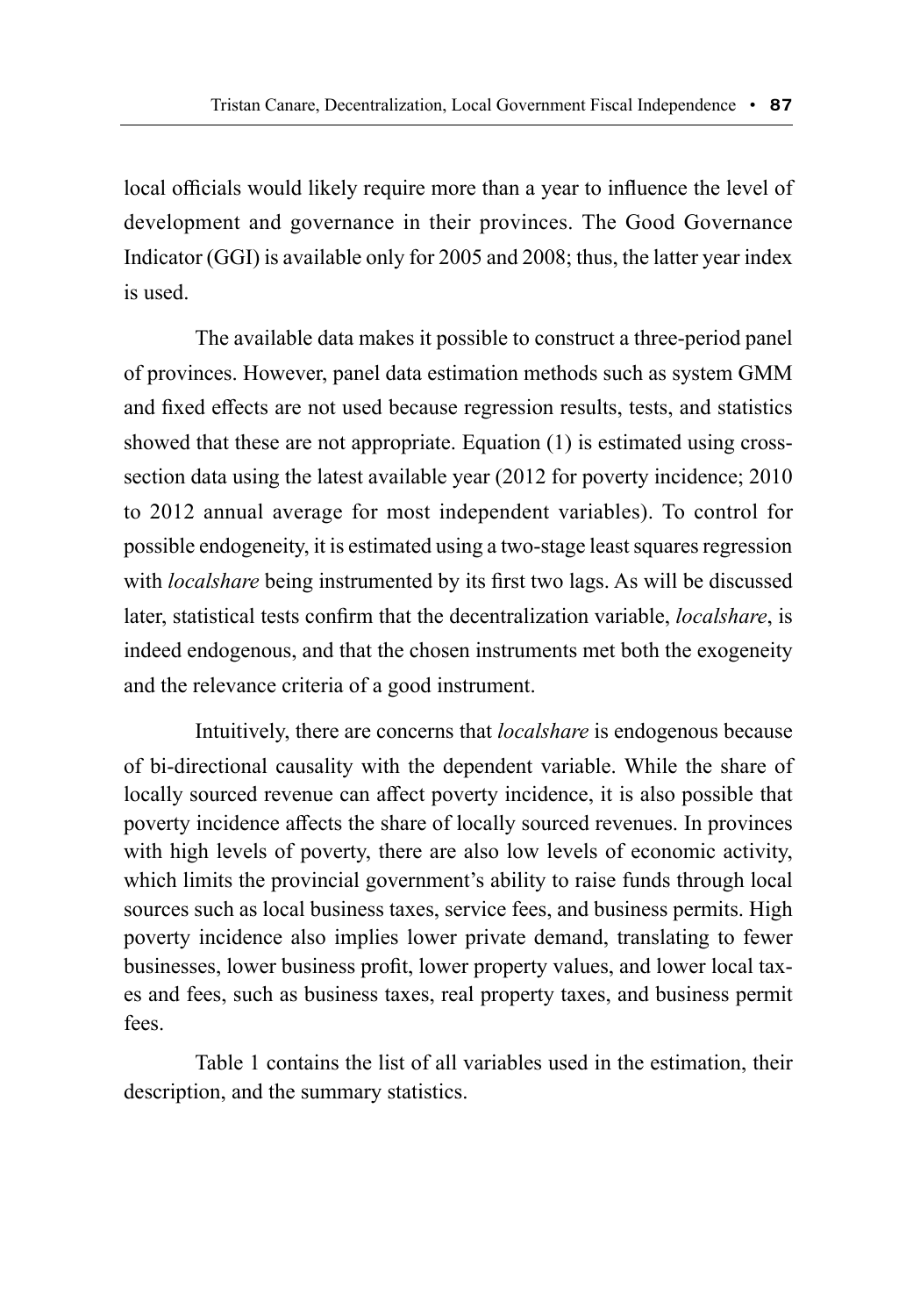| Variable<br>Name   | Variable description                                                                                                                                                                                                                        | Obs | Mean    | SD                     | Min      | Max       |
|--------------------|---------------------------------------------------------------------------------------------------------------------------------------------------------------------------------------------------------------------------------------------|-----|---------|------------------------|----------|-----------|
| poverty            | Poverty incidence in the province<br>(2012)                                                                                                                                                                                                 | 80  | 35.964  | 14.966                 | 5.428    | 74.416    |
| localshare         | Locally-sourced revenues of the<br>provincial government as percent<br>share of total revenues (annual<br>average from 2010 to 2012)                                                                                                        | 81  | 16.030  | 11.744                 | 0.264    | 76.851    |
| lag<br>localshare  | First lag of <i>locshare</i> (annual<br>average from 2007 to 2009)                                                                                                                                                                          | 81  | 13.626  | 11.483                 | 0.146    | 76.967    |
| lag2<br>localshare | Second lag of locshare (annual<br>average from 2004 to 2006)                                                                                                                                                                                | 80  | 12.897  | 12.201                 | 0.024    | 77.796    |
| schooling          | Mean years of schooling in the<br>province (2012)                                                                                                                                                                                           | 80  | 8.691   | 1.030                  | 6.279    | 11.022    |
|                    | socialservices Provincial government spending<br>on education, health, nutrition,<br>and<br>population control, labor and<br>employment, and social services<br>and social welfare, per capita PhP<br>(annual average from 2010 to<br>2012) | 78  |         | 307.978 284.554 24.278 |          | 1,708.095 |
| dynasty            | Percent share of local positions in 80<br>the province held by the largest<br>dynasty in the province (2010<br>election)                                                                                                                    |     | 2.663   | 1.816                  | 0.880    | 13.253    |
| governance         | Good governance index (2008)                                                                                                                                                                                                                | 79  | 123.811 | 23.457                 | 79.060   | 182.920   |
|                    | manilaborder Dummy =1 if province is<br>adjacent to Metro Manila; = 0<br>otherwise                                                                                                                                                          | 82  | 0.061   | 0.241                  | $\theta$ | 1         |
| bankdeposit        | Bank deposits in the province,<br>in thousands PhP per capita<br>(annual average from 2010 to<br>2012)                                                                                                                                      | 78  | 19.602  | 34.823                 | 0.000    | 305.962   |

**Table 1.** Summary statistics and description of variables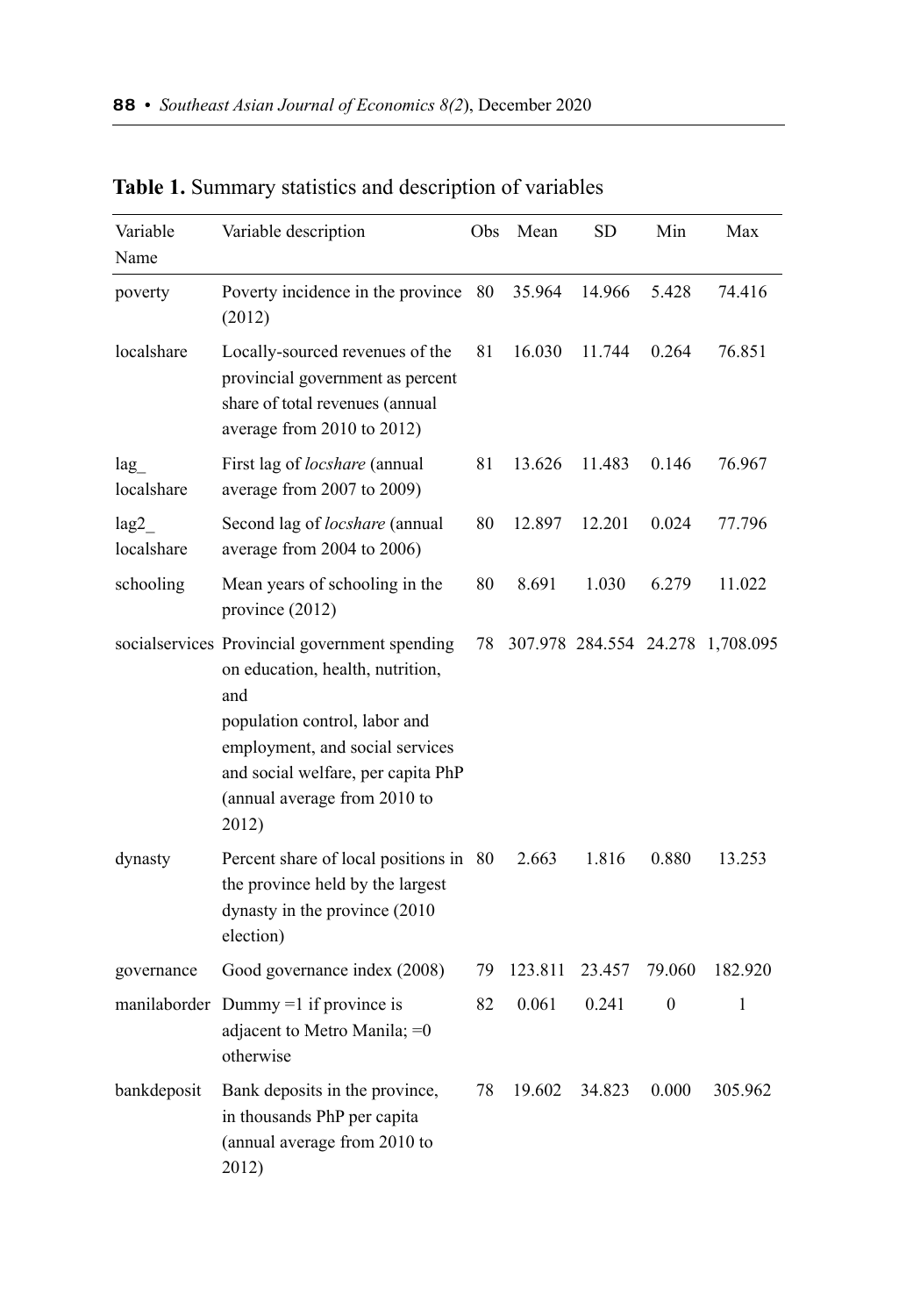| pavedroads                | Percent share of paved national<br>roads to total national roads in<br>the province                                                         | 74 | 79.311 | 18.188 | 22.460   | 100.0   |
|---------------------------|---------------------------------------------------------------------------------------------------------------------------------------------|----|--------|--------|----------|---------|
| crime                     | Number of index crimes per<br>1,000 people (annual average<br>from 2010 to $2012$ )                                                         | 78 | 1.584  | 0.989  | 0.079    | 6.770   |
| poorprov                  | Dummy $=1$ if per capita income<br>in province is below median                                                                              | 80 | 0.500  | 0.503  | $\theta$ | 1       |
| localshare<br>exp         | Locally-sourced revenues of the<br>provincial government as percent<br>share of total expenditures<br>(annual average from 2010 to<br>2012) | 81 | 22.304 | 18.086 | 0.301    | 114.959 |
| lag<br>localshare<br>exp  | First lag of <i>localshare exp</i><br>(annual average from 2007 to<br>2009)                                                                 | 81 | 16.576 | 14.525 | 0.164    | 97.477  |
| lag2<br>localshare<br>exp | Second lag of localshare exp<br>(annual average from 2007 to<br>2009)                                                                       | 80 | 14.592 | 14.257 | 0.025    | 95.196  |

**Source:** Author's calculations.

# **4. Results and Discussions**

#### **4.1 Test of Endogeneity, Exogeneity, and Relevance**

Three conditions must be ensured when using two-stage least squares – exogeneity and relevance of the instruments. The suspected endogenous variable is indeed endogenous. When all regressors are exogenous, 2SLS is less efficient than OLS and standard errors of 2SLS tend to be large. Thus, if there is no endogeneity, OLS should be used rather than 2SLS. Exogeneity and relevance of the instruments ensure robustness and efficiency of estimates. Further, when instruments are weak, hypothesis tests may not be valid (Stock, Wright, & Yogo, 2002).

Testing for relevance is straightforward using the first stage of the 2SLS regression. Two instruments are relevant if they are jointly significant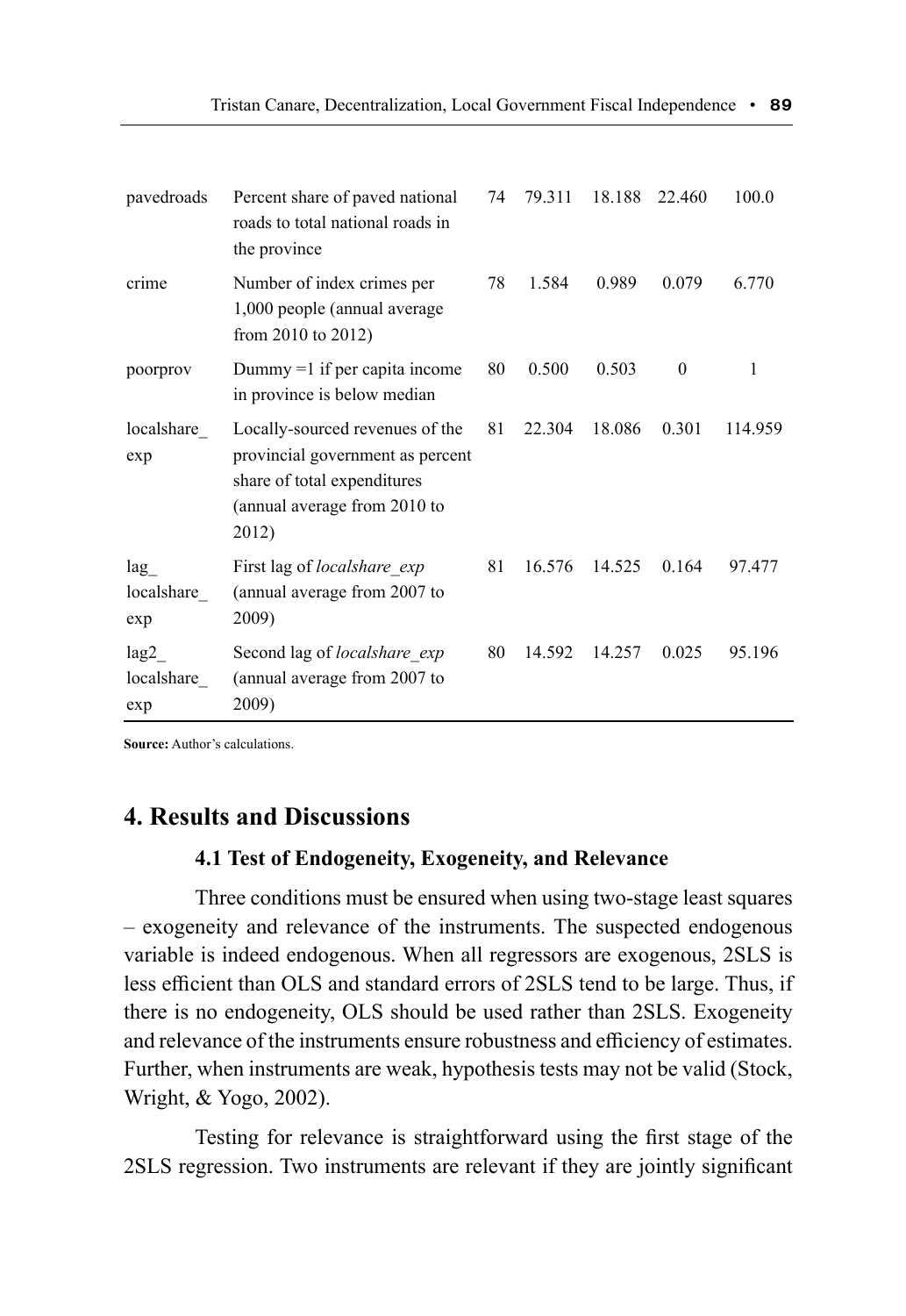in the first stage. An additional rule of thumb is the F-statistic of the joint significant test should be at least 10. The exogeneity condition is more difficult to meet and is usually not testable if the number of instruments is the same as the number of endogenous regressors. In these cases, one has to present a strong theoretical argument for instrument exogeneity. If the number of instruments is greater than the number of endogenous regressors, as is the case in this study, exogeneity can be tested using the test for overidentifying restrictions as outlined by Woodridge (2008). The first step is estimating the equation through 2SLS and then obtaining the residuals. The next step is regressing the residuals on all exogenous variables including the instruments. The obtained R-square from this regression is multiplied it by the number of observations. If the product is greater than the critical value of the chi-square distribution with degrees of freedom equal to the number of instruments minus the number of endogenous variables, then at least one of the instruments is not exogenous.

Testing for endogeneity of *localshare* was performed using the test proposed by Hausman (1978) and summarized by Wooldridge (2008). The first step is estimating the reduced form equation for the suspect endogenous variable and then generating the residuals. The next step is running the structural equation and adding the residuals generated earlier as a regressor. If the coefficient of the residual is statistically significant, then the suspect variable is indeed endogenous. These tests showed that the two instruments are jointly relevant and are exogenous, while *localshare* is indeed endogenous as suspected.

#### **4.2 Econometric Results**

The regression results are reported in Table 2, including the results of the tests for instrument exogeneity and relevance and the test for endogeneity of *localshare*. Four regression results were shown in the table corresponding to four columns. The first column of Table 2 shows the results with a complete set of control variables, but without the interaction terms. The second column includes the squared *localshare* term, the third includes the interaction between the decentralization variable and governance, and the fourth includes the interaction between decentralization and a dummy variable for provinces with per capita income below the median.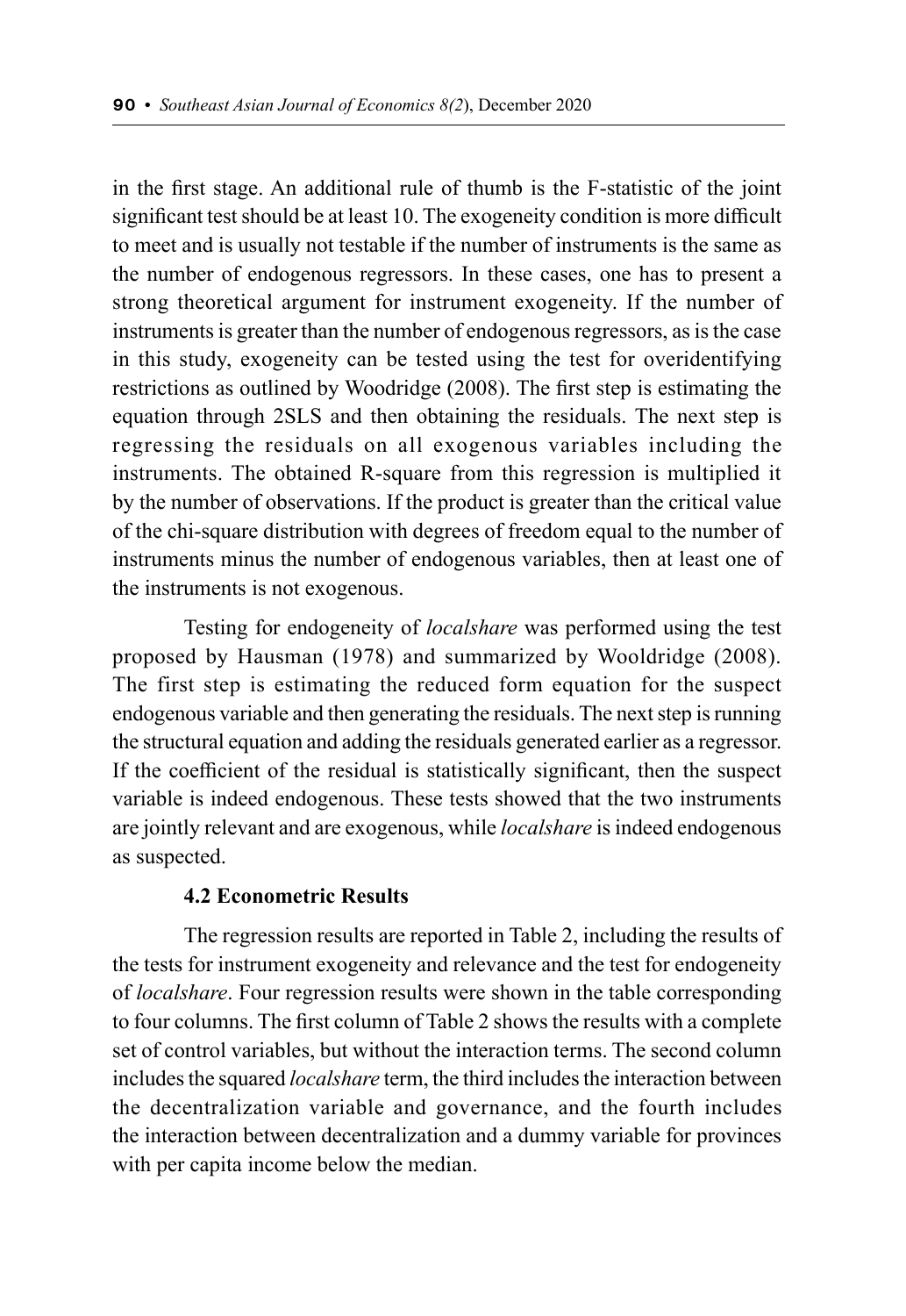The decentralization indicator, *localshare*, consistently turns negative and significant across all regressions in Table 2, with marginal effects ranging from 0.38 to 0.60. A one percentage point higher locally sourced revenues expressed as a share of total provincial government revenues is associated with 0.38 to 0.60 percentage point lower poverty incidence. Further results suggest that this relationship is not linear and that it varies across quality of governance and across income levels. Although none of the interaction terms turned significant individually, each one of them was jointly significant with *localshare*. That is, *localshare* and its squared term are jointly significant in column 2, *localshare* and its interaction term with governance are jointly significant in column 3, and *localshare* and its interaction term with the lower income province dummy are jointly significant in column 4.

The positive coefficient of the squared *localshare* implies that as *localshare* increases, the magnitude of its marginal effect on poverty decreases. The negative coefficient of the interaction between *localshare* and governance means that a greater governance score increases the magnitude of the marginal effect of *localshare* on poverty, while the positive coefficient of the interaction between *localshare* and the low-income province dummy indicates that the magnitude of the marginal effect of *localshare* on poverty is smaller among poorer provinces.

Turning the discussion to control variables, most significant variables had their expected signs. Years of schooling, quality of governance, and amount of bank deposits are almost consistently significant across all regressions. More years of schooling, better governance score, and larger bank deposits are associated with lower poverty incidence. On the other hand, crime and local government spending on social services are positively associated with poverty, although their significance is not consistent across the different regressions.

As reported in Table 2, the instruments pass the test of relevance and of overidentifying restrictions in all regressions. Moreover, the endogeneity of locally sourced revenues expressed as percent share of total local government revenues has been confirmed in all specifications. This strengthens the use of 2SLS in estimating the relationship between *localshare* and poverty. The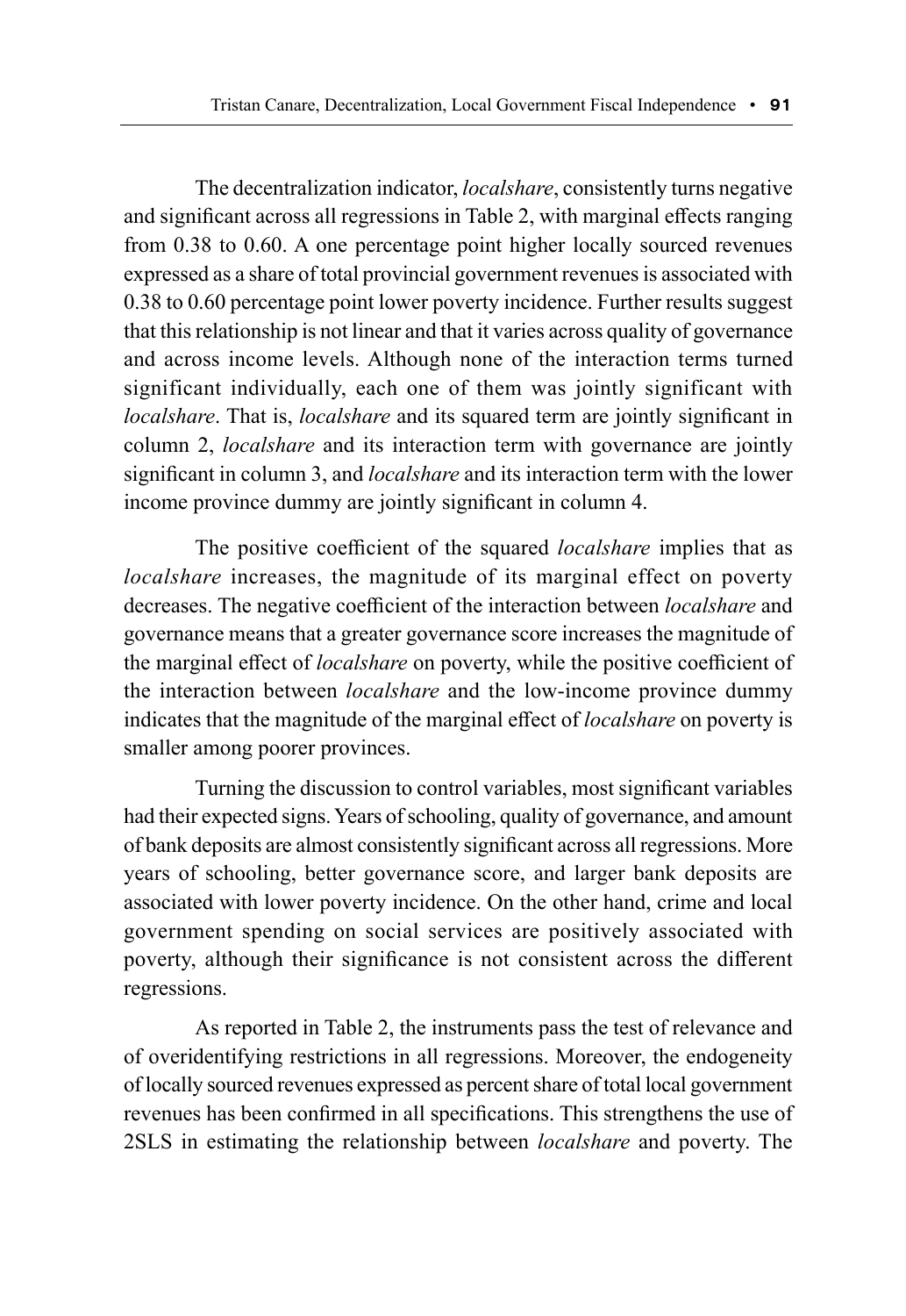r-squared ranges from 0.73 to 0.82, suggesting that the model can explain a large share of the variation in poverty.

|                       | (1)         | (2)         | (3)                         | (5)         |
|-----------------------|-------------|-------------|-----------------------------|-------------|
|                       |             |             | Dependent Variable: poverty |             |
| localshare            | $-0.452***$ | $-0.595**$  | $-0.531***$                 | $-0.454**$  |
|                       | (0.158)     | (0.232)     | (0.187)                     | (0.196)     |
| localshare_sqr        |             | 0.0131      |                             |             |
|                       |             | (0.0111)    |                             |             |
| localshare*governance |             |             | $-0.0135$                   |             |
|                       |             |             | (0.00820)                   |             |
| localshare*poorprov   |             |             |                             | 0.0481      |
|                       |             |             |                             | (0.273)     |
| schooling             | $-5.073***$ | $-5.021***$ | $-5.549***$                 | $-3.950***$ |
|                       | (1.261)     | (1.354)     | (1.168)                     | (1.268)     |
| socialservices        | $0.00881*$  | 0.00719     | 0.00362                     | 0.00655     |
|                       | (0.00496)   | (0.00536)   | (0.00668)                   | (0.00462)   |
| dynasty               | $-0.754$    | $-0.973$    | $-0.293$                    | $-0.0661$   |
|                       | (0.917)     | (1.030)     | (1.036)                     | (0.893)     |
| governance            | $-0.125**$  | $-0.117*$   | $-0.122**$                  | $-0.107*$   |
|                       | (0.0577)    | (0.0621)    | (0.0586)                    | (0.0563)    |
| manilaborder          | $-2.817$    | $-4.427$    | 4.195                       | $-3.033$    |
|                       | (4.576)     | (4.644)     | (7.377)                     | (4.413)     |
| bankdeposit           | $-0.385***$ | $-0.379***$ | $-0.343***$                 | $-0.189$    |
|                       | (0.116)     | (0.116)     | (0.109)                     | (0.118)     |
| pavedroads            | $-0.0672$   | $-0.0679$   | $-0.0381$                   | $-0.0815$   |
|                       | (0.0649)    | (0.0663)    | (0.0628)                    | (0.0558)    |
| crime                 | $2.525**$   | 2.580**     | $2.777**$                   | 0.917       |
|                       | (1.255)     | (1.261)     | (1.233)                     | (1.222)     |

**Table 2.** 2SLS regression results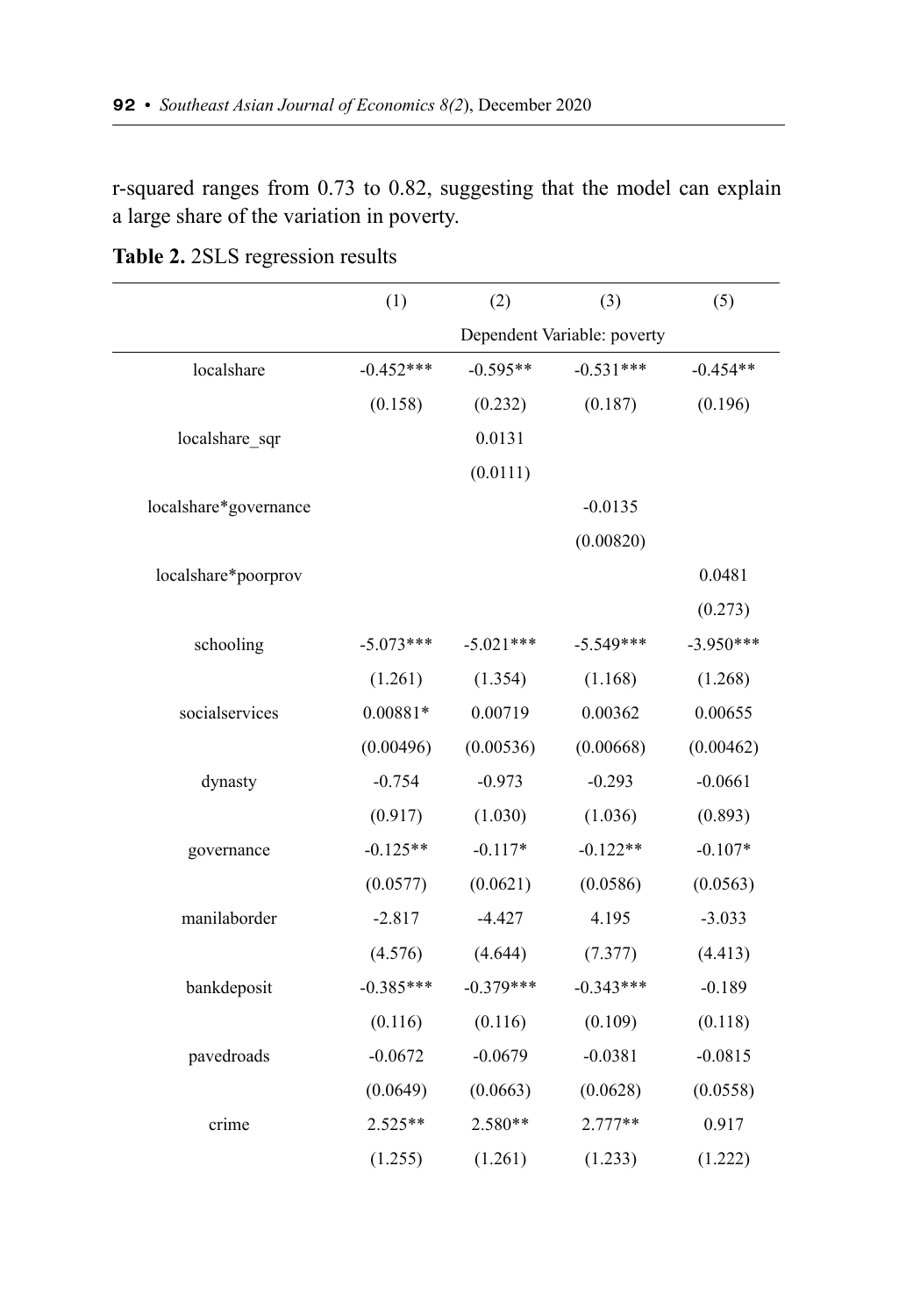| poorprov                                                  |            |            |            | 8.496*** |
|-----------------------------------------------------------|------------|------------|------------|----------|
|                                                           |            |            |            | (2.275)  |
| Constant                                                  | $109.8***$ | $110.5***$ | $111.7***$ | 93.35*** |
|                                                           | (10.35)    | (11.33)    | (9.658)    | (10.26)  |
|                                                           |            |            |            |          |
| <b>Observations</b>                                       | 73         | 73         | 73         | 73       |
| R-squared                                                 | 0.734      | 0.726      | 0.742      | 0.786    |
| Instrument Joint Significance<br>Test F-Stat in 1st Stage | 32.9       | 22.07      | 26.94      | 17.58    |
| Instruments relevance?                                    | Yes        | <b>Yes</b> | Yes        | Yes      |
| Instruments exogenous?                                    | Yes        | <b>Yes</b> | Yes        | Yes      |
| localshare endogenous?                                    | Yes        | Yes        | Yes        | Yes      |

**Notes:** Robust standard errors in parentheses; \*\*\* p<0.01, \*\* p<0.05, \* p<0.1

*localshare* and *localshare\_sqr* are jointly significant

*localshare* and *localshare\*governance* are jointly significant

*localshare* and *localshare\*incomepc* are jointly significant

*localshare* and *localshare\*poorprov* are jointly significant

**Source:** Author's calculations.

#### **4.3 Robustness Check**

Three additional regressions are run to serve as robustness checks to the result that decentralization, as represented by fiscal independence, is negatively associated with poverty. First, *localshare* is replaced by its first lag (*lag\_localshare*). This is to account for the possibility that decentralization has a lag in its effect on poverty. Moreover, it is an alternative solution to the endogeneity problem of *localshare*. The endogeneity of *localshare* comes from reverse causality with poverty – *localshare* can affect poverty and poverty can affect *localshare*. Using the lag of *localshare* can address this because past values of *localshare* can affect future values of poverty, but future values of poverty are unlikely to influence past values of *localshare*.

The second robustness check uses locally sourced revenues expressed as a percent share of total expenditures (*localshare\_exp*) as an alternative measure of fiscal independence. Similar to *localshare*, a two-stage least squares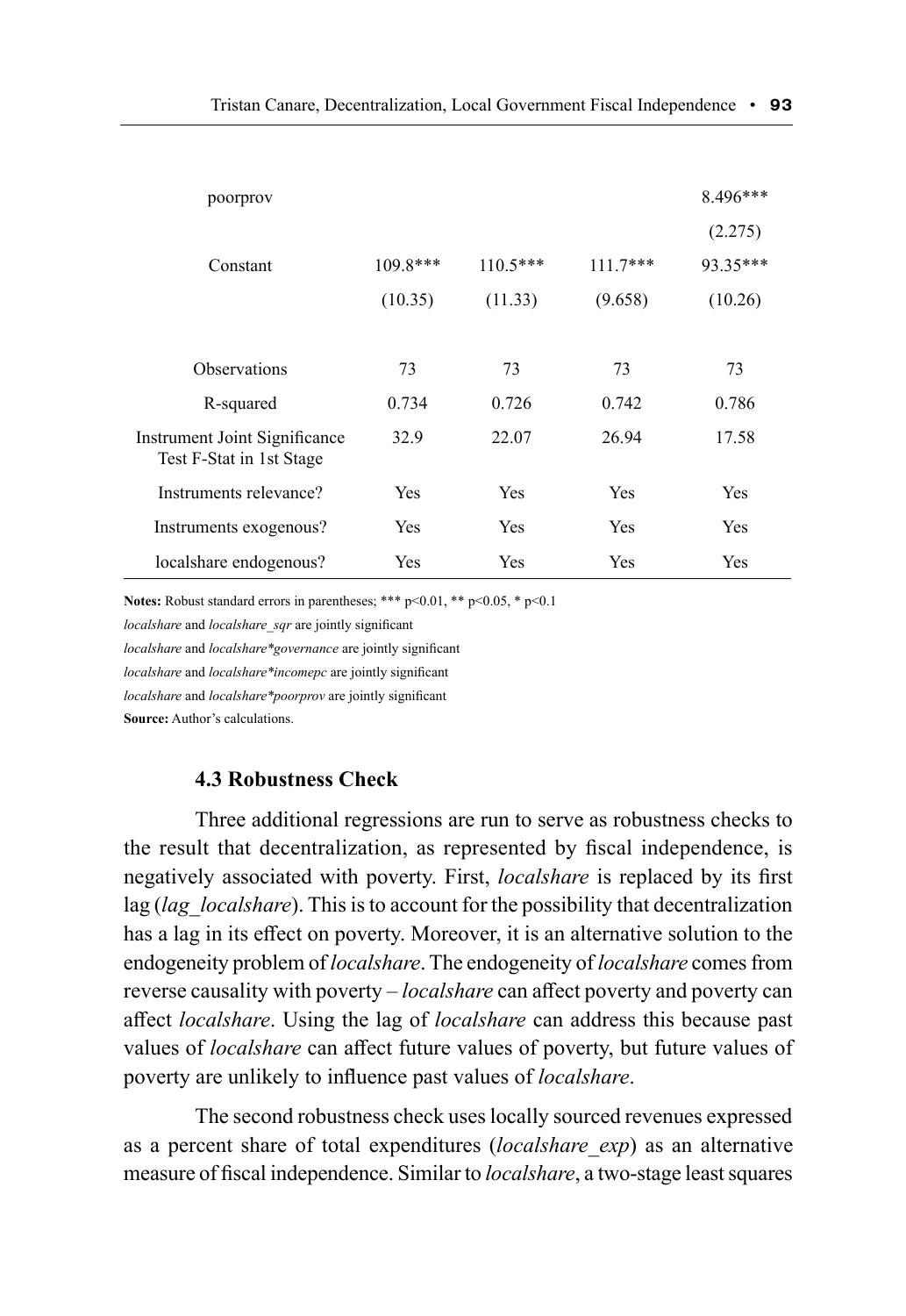regression is run with *localshare exp* being instrumented by its first two lags. Finally, lag of *localshare exp* is used as the decentralization indicator. The results are reported in Table 3. As shown, the coefficients on all the three alternative measures of fiscal independence are negative and significant.

|                    | (1)         | (2)                         | (3)         |
|--------------------|-------------|-----------------------------|-------------|
|                    | <b>OLS</b>  | 2SLS                        | <b>OLS</b>  |
|                    |             | Dependent variable: poverty |             |
| lag localshare     | $-0.356***$ |                             |             |
|                    | (0.113)     |                             |             |
| localshare_exp     |             | $-0.283**$                  |             |
|                    |             | (0.110)                     |             |
| lag_localshare_exp |             |                             | $-0.278***$ |
|                    |             |                             | (0.0922)    |
| schooling          | $-5.542***$ | $-4.933***$                 | $-5.513***$ |
|                    | (1.252)     | (1.353)                     | (1.233)     |
| socialservices     | $0.0113**$  | 0.00907*                    | $0.0108**$  |
|                    | (0.00427)   | (0.00509)                   | (0.00441)   |
| dynasty            | $-0.985$    | $-0.788$                    | $-1.080$    |
|                    | (0.900)     | (0.952)                     | (0.918)     |
| governance         | $-0.123**$  | $-0.132**$                  | $-0.113**$  |
|                    | (0.0539)    | (0.0628)                    | (0.0550)    |
| manilaborder       | $-3.754$    | $-3.303$                    | $-4.202$    |
|                    | (3.951)     | (5.317)                     | (4.323)     |
| bankdeposit        | $-0.386***$ | $-0.387***$                 | $-0.385***$ |
|                    | (0.117)     | (0.123)                     | (0.114)     |
| pavedroads         | $-0.0690$   | $-0.0737$                   | $-0.0685$   |
|                    | (0.0636)    | (0.0674)                    | (0.0637)    |

**Table 3.** Robustness checks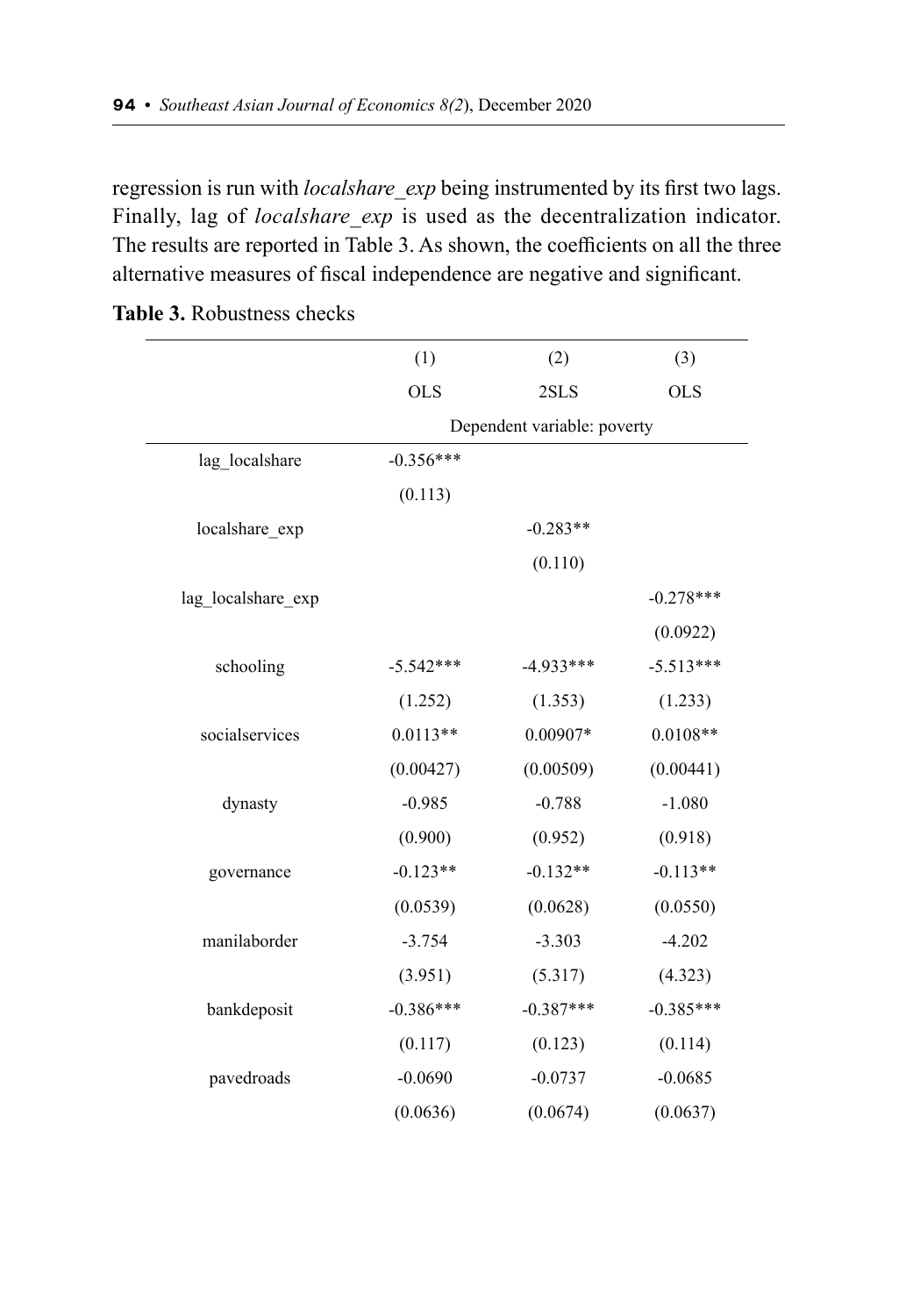| crime               | $2.576**$  | $2.563*$   | $2.580**$  |
|---------------------|------------|------------|------------|
|                     | (1.199)    | (1.347)    | (1.194)    |
| Constant            | $111.1***$ | $109.1***$ | $109.8***$ |
|                     | (10.10)    | (10.77)    | (10.03)    |
|                     |            |            |            |
| <b>Observations</b> | 73         | 73         | 73         |
| R-squared           | 0.761      | 0.710      | 0.758      |

**Notes:** Robust standard errors in parentheses; \*\*\* p<0.01, \*\* p<0.05, \* p<0.1 **Source:** Author's calculations.

#### **4.4 Discussions and Implications**

The results suggest some interesting implications on the relationship between decentralization – as measured by local government independence – and poverty. Primarily, regression results suggest that fiscal independence of the local government is associated with lower poverty incidence. That is, poverty incidence is lower in localities where the local government does not need to rely too much on the national government for revenues. This relationship remains significant even after controlling for other factors that may affect poverty such as governance and schooling level.

However, this relationship is non-linear. The signs and joint significance of *localshare* and its squared term suggest that at low levels of decentralization, it is negatively associated with poverty incidence. As decentralization increases, the magnitude of the marginal effect diminishes until it reaches a certain optimal point. At decentralization levels higher than this optimal point, it becomes associated with higher poverty. The existence of an optimal decentralization level is predicted in some theoretical models, such as those of Davoodi and Zou (1998) and Xie et al. (1999). This result provides some empirical support to these theoretical findings.

A possible explanation for this U-shaped relationship is that antipoverty programs implemented by local governments can be effective, but only up to a certain point. Some large-scale public programs that have been shown to alleviate poverty, such as improving infrastructure (Marinho, Campelo, Franca, & Araujo, 2017; Seetanah, Ramessur, & Rojid, 2009) and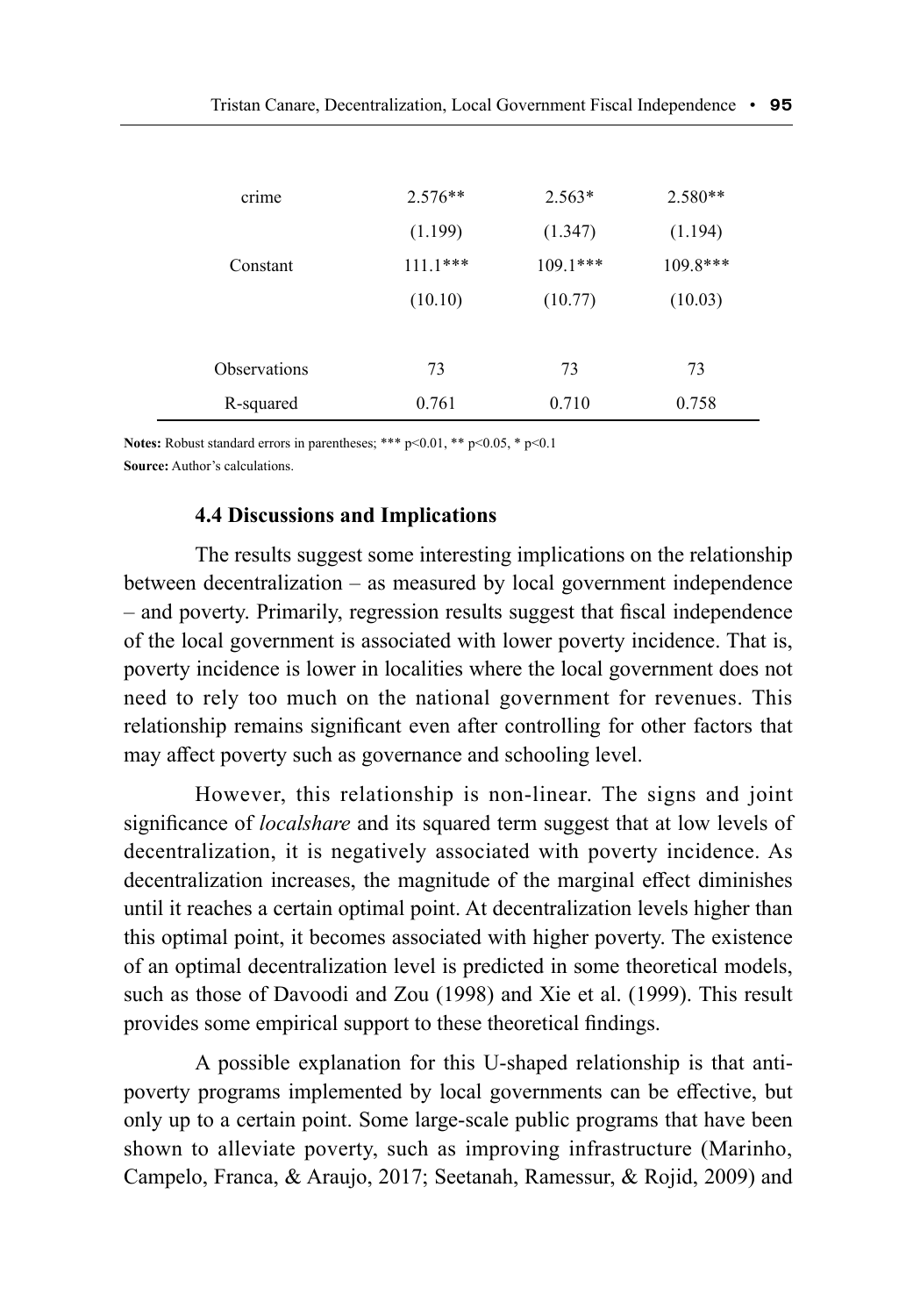improving education and health services (Anand & Ravallion, 1993; Psacharopoulos, 1988; Squire, 1993), can be more efficiently and effectively provided by the national government because these programs have larger resource requirements. The central government's economies of scale can also drive down the per unit cost of large-scale public investments. When a country becomes more decentralized, the central government becomes less involved in the provision of critical public services, and local governments are tasked to provide them. Therefore, at lower decentralization levels, wherein the local governments are tasked to provide smaller scale public services, the benefits of decentralization outweigh the disadvantages. The opposite occurs at decentralization levels greater than the optimum.

Another important result is the positive effect of governance on the decentralization-poverty relationship. Results suggest that the negative association between decentralization – as represented by fiscal independence of the local government – and poverty is stronger when governance is better. It means that governance enhances the positive relationship between fiscal independence and poverty alleviation. This coheres with existing conceptual literature saying that governance has an important role in making decentralization effective in achieving development outcomes (Jutting et al., 2004; Jutting et al., 2005; Steiner, 2005; World Bank, 2007, 2009; Azfar et al., 2001; Bardhan, 2002). Good governance is important in making decentralization effective because it improves efficiency in resource utilization. It also promotes accountability, which provides disincentives for corruption, local elite capture, and other inefficiencies. In addition, good governance prevents the wastage of scarce resources due to corruption and bureaucracy, ensuring that they are used efficiently in implementing development programs and providing public services, including those that promote poverty alleviation (Steiner, 2005; Bardhan, 2002).

Another significant finding is that the relationship between decentralization – as represented by local government fiscal independence – and poverty is weaker among relatively poorer provinces. This implies that any poverty alleviating effects of fiscal independence are felt most strongly in areas that are relatively more well-off to begin with. This result can be explained by higher-income provinces possessing the characteristics to take advantage of the benefits of decentralization and fiscal independence. They have better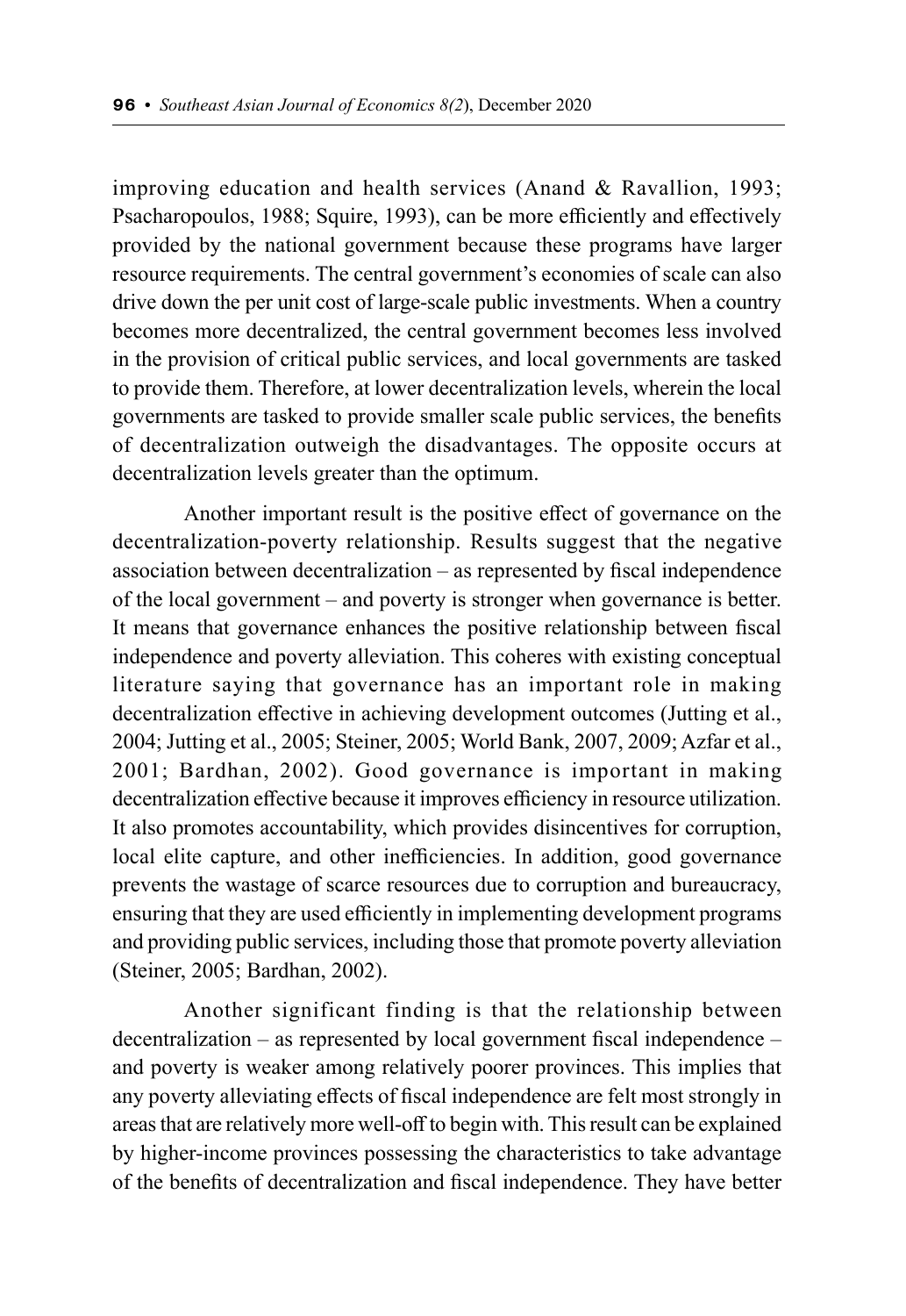infrastructure, institutions, and provide better services, all of which are needed for decentralization to be effective. This result can have some policy implications on the implementation of decentralization programs wherein the objective is alleviating poverty. Considering that implementing a decentralization program is costly, is it the most efficient program when it is less effective among relatively worse-off areas?

# **5. Summary, Conclusions, and Recommendations for Further Study**

This study found evidence that decentralization – as represented by fiscal independence of the local government, and as measured by locally sourced revenues of the provincial government expressed as a ratio of its total revenues – is associated with lower poverty incidence. That is, poverty is lower in provinces where the local government does not depend much on transfers from the national government for funds. This highlights the importance of developing a local government's capacity to be more self-sufficient in generating income to fund its expenditures.

The literature on decentralization has emphasized the importance of the local government's revenue generating ability in making decentralization an effective development tool (Manasan, 1997; Capuno, 2017; Shen et al., 2012; Bahl, 1999b). The findings in this paper coheres with and provides empirical support to this argument. If the local government can generate its own revenue, it is not too dependent on transfers from the national government. A larger amount of funds is going to be readily available without the politics associated with central government transfers, which Hutchcroft (2012) argues is used as a tool for patronage politics with local government officials. Moreover, in the Philippine case, although these transfers are designed to help local governments with their spending functions, its allocation formula is not tied to spending requirements (Capuno, 2017).

However, the negative association between fiscal independence and poverty is not linear. The magnitude of the marginal effect decreases as fiscal independence increases, suggesting that there is an optimal level of decentralization. Moreover, the negative relationship between decentralization and poverty is stronger among provinces with better governance and weaker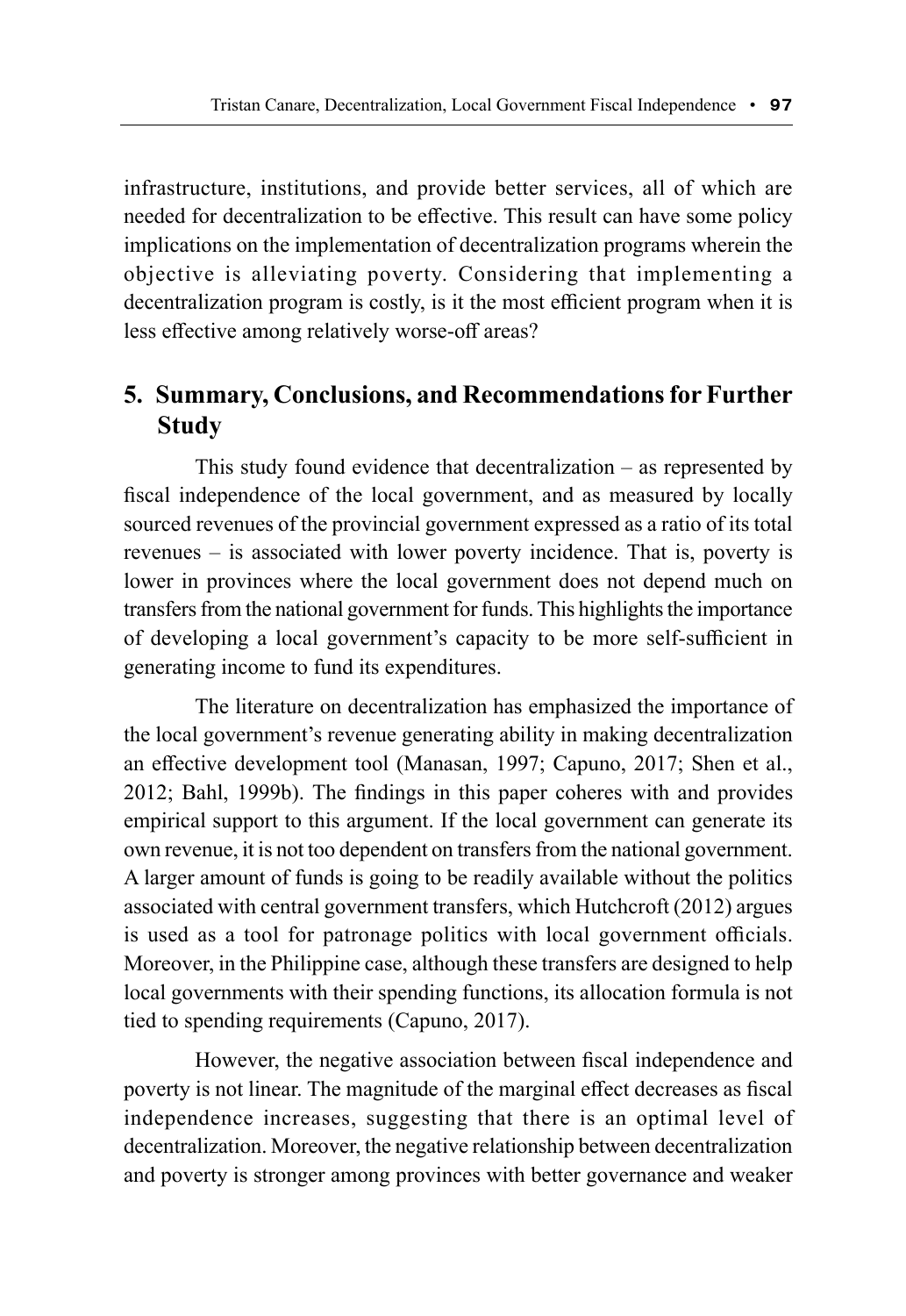among provinces that are relatively poor. This highlights the importance of good governance in making decentralization effective, while the weaker relationship among poorer provinces raises important policy questions when the objective of decentralization is poverty alleviation.

It should be noted that this study covers one, albeit an important and seldom empirically studied, aspect of decentralization – the fiscal independence of local governments. Studying the effect of other forms and aspects of decentralization on poverty and other development outcomes is a recommended topic for further studies. These include the transfer of spending and revenue responsibilities from the central to the local government and giving more decision-making power to the consumers.

# **Acknowledgements**

The author thanks Victor Venida and Philip Tuaño for comments on an earlier draft. All remaining errors are the author's sole responsibility.

### **References**

- Abdur, R., Akram, K. A., Sher, A., Yahya, Q. G., Dilshad, A., & Numera. A. (2017). Fiscal decentralization and delivery of public services: Evidence from education sector in Pakistan. *Studies in Business and Economics*, *12*(1), 174-184.
- Agrawal, A., & Ribot, J. C. (1999). Accountability in decentralization: A framework with South Asian and West African Cases. *Journal of Developing Areas*, *33*(4), 473-502.
- Alexeev, M., & Mamedov, A. (2017). Factors determining intra-regional fiscal decentralization in Russia and the US. *Russian Journal of Economics*, *3*(4), 425-444.
- Akai, N., & Sakata, M. (2002). Fiscal decentralization contributes to economic growth: Evidence from state-level cross-section data for the United States. *Journal of Urban Economics*, *52*(1), 93-108.
- Anand, S., & Ravallion, M. (1993). Human development in poor countries: On the role of private incomes and public services. *Journal of Economic Perspectives*, *7*(1), 133-150.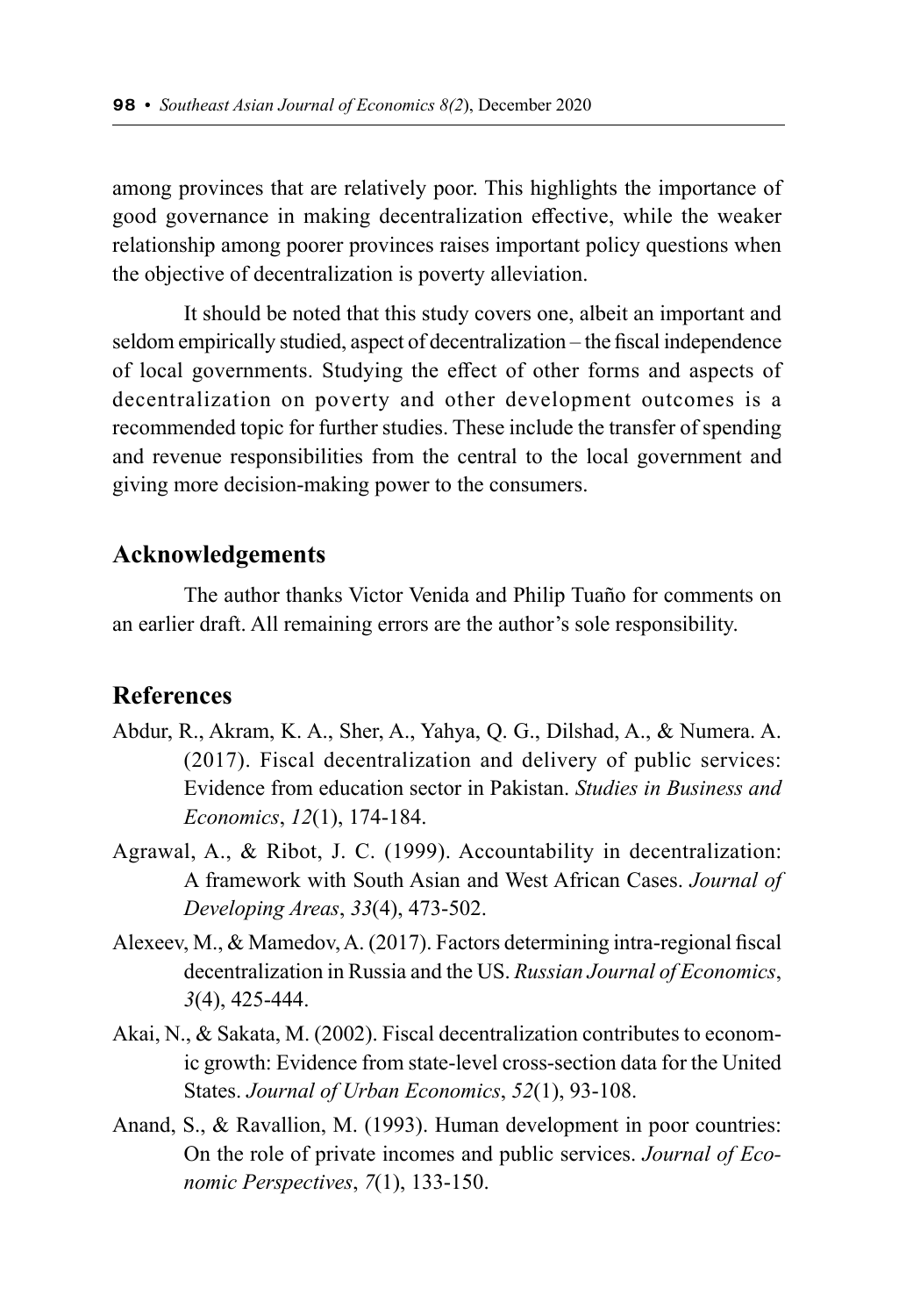- Asante, F., & Ayee, J. (2007). Decentralization and poverty reduction. In E. Aryeetey & R. Kanbur (Eds.), *The economy of Ghana: Analytical perspectives on stability, growth, & poverty* (pp. 325-347). Accra: Woeli Publishing Services.
- Azfar, O., Kahkonen, S., & Meagher, P. (2001). *Conditions for effective decentralized governance: A synthesis of research findings*. (Unpublished manuscript). University of Maryland IRIS Center.
- Arikan, G. G. (2004). Fiscal decentralization: A remedy for corruption? *International Tax and Public Finance*, *11*(2), 175-195.
- Bahl, R. (1999a). Fiscal decentralization as development policy. *Public Budgeting & Finance*, *19*(2), 59-75.
- Bahl, R. (1999b). *Implementation rules for fiscal decentralization*. (Georgia State University School of Policy Studies International Studies Program Working Paper 99-1). Atlanta: Georgia State University School of Policy Studies.
- Balisacan, A., & Fuwa, N. (2004). Going beyond cross-country averages: Growth, inequality, and poverty reduction in the Philippines. *World Development*, *32*(11), 1891-1907.
- Bardhan, P. (2002). Decentralization of governance and development. *Journal of Economic Perspectives*, *16*(4), 185-225.
- Bird, R., & Rodriguez, E. R. (1999). Decentralization and poverty alleviation: International experience and the case of the Philippines. *Public Administration and Development*, *19*(3), 299-319.
- Boadway, R., & Shah, A. (2009). *Fiscal federalism: principles and practices of multiorder governance*. New York: Cambridge University Press.
- Capuno, J. (2017) Tugs of war: Local governments, national governments. *Public Policy*, 16 & 17, 98-116.
- Davoodi, H., & Zou, H. (1998). Fiscal decentralization and economic growth: A cross-country study. *Journal of Urban Economics*, *43*(2), 244.257.
- Desai, R. M., Freinkman, L., & Goldberg, I. (2005). Fiscal federalism in rentier regions: Evidence from Russia. *Journal of Comparative Economics*, *33*(4), 814-834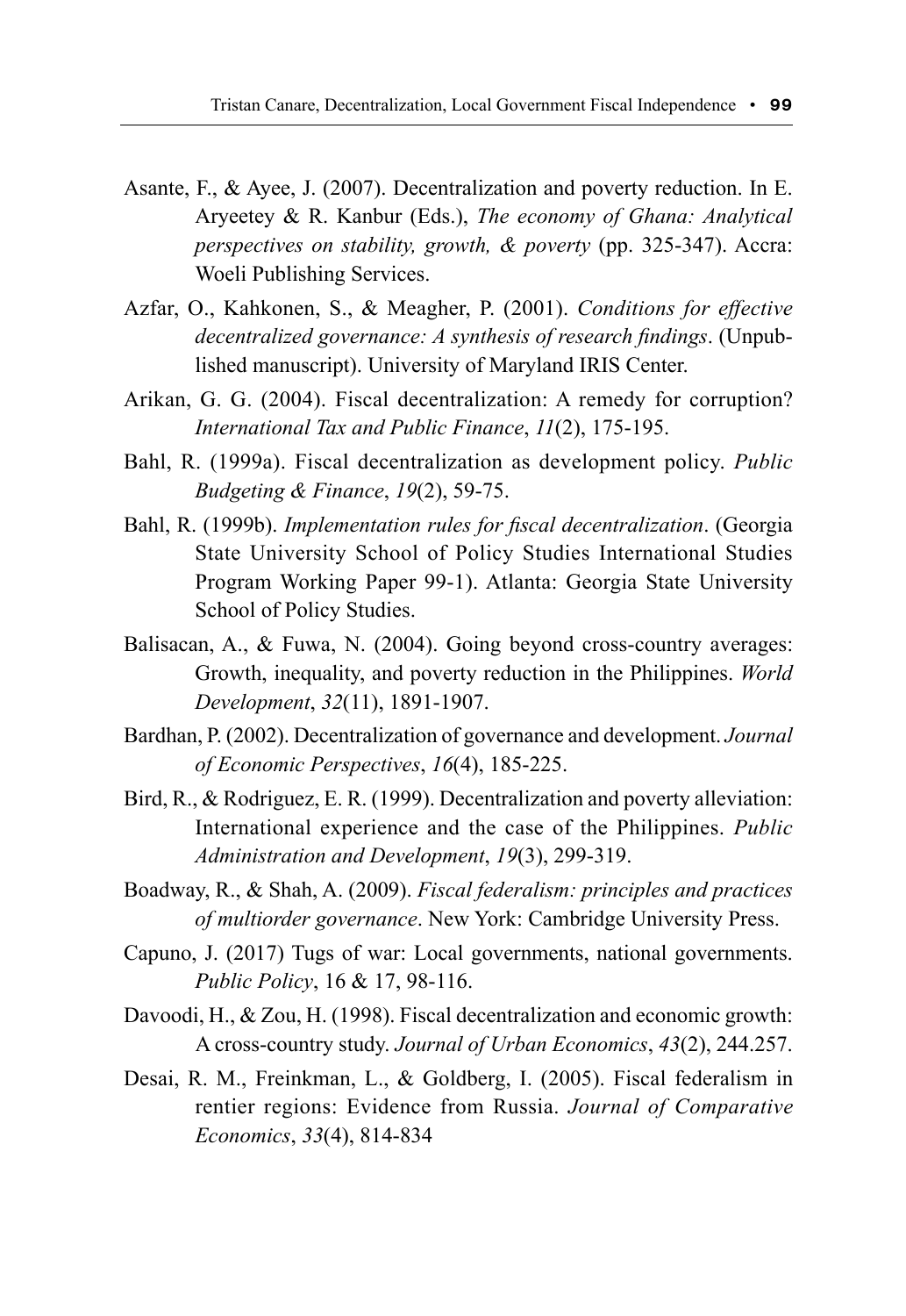- Chakravarti, A. (2005). *Aid, institutions, and development: New approaches to growth, governance, and poverty*. Cheltenham: United Kingdom, Edward Elgar.
- Faguet, J. (2004). Does decentralization increase government responsiveness to local needs? Evidence from Bolivia. *Journal of Public Economics*, *88*(3-4), 867-893.
- Faguet, J. (2009). Governance from below in Bolivia: A theory of local government with two empirical tests. *Latin American Politics and Society*, *51*(4), 29-68.
- Faguet, J., & Sanchez, F. (2008). Decentralization's effect on educational outcomes in Bolivia and Colombia. *World Development*, *36*(7), 1291-1316.
- Feltenstein, A., & Iwata, S. (2005). Decentralization and macroeconomic performance in China: Regional autonomy has its costs. *Journal of Development Economics*, *76*(2), 481-501.
- Fisman, R., & Gatti, R. (2002). Decentralization and corruption: Evidence across countries. *Journal of Public Economics*, *83*(3), 325-345.
- Goel, R. K., Mazhar, U., Nelson, M. A., & Ram, R. (2017). Different forms of decentralization and their impact on government performance: Micro-level evidence from 113 countries. *Economic Modelling*, 62, 171-183.
- Goel, R. K., & Nelson, M. A. (2011). Government fragmentation versus fiscal decentralization and corruption. *Public Choice*, *148*(3 and 4), 471-490.
- Hutchcroft, P. D. (2012). Re-slicing the pie of patronage: The politics of the internal revenue allotment in the Philippines, 1991-2010. *Philippine Review of Economics*, *49*(1), 109-134.
- Hammond, G. W., & Tosun, M. S. (2011). The impact of local decentralization on economic growth: Evidence from U.S. counties. *Journal of Regional Science*, *51*(1), 47-64.
- Jin, H., Qian, Y., & Weingast, B. R. (2005). Regional decentralization and fiscal incentives: Federalism, Chinese style. *Journal of Public Economics*, *89*(9-10), 1719-1742.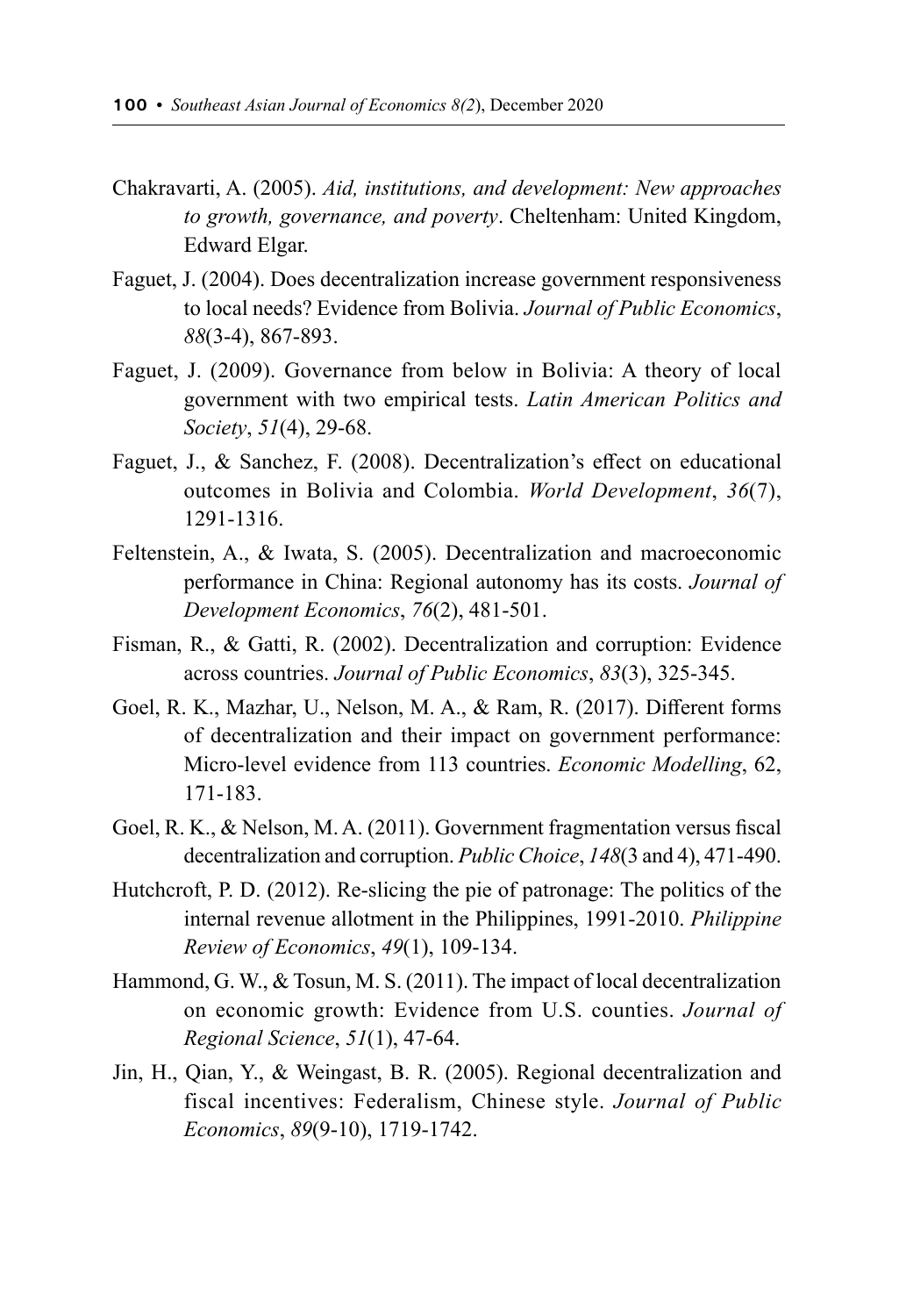- Jutting, J., Kauffmann, C., McDonnell, I., Osterrieder, H., Pinaud, N., & Wegner, L. (2004). *Decentralisation and poverty in developing countries: Exploring the impact*. (OECD Working Paper No. 236). Paris: Organisation for Economic Co-operation and Development.
- Jutting, J., Corsi, E., Kauffmann, C., McDonnell, I., Osterrieder, H., Pinaud, N., & Wegner, L. (2005). What makes decentralisation in developing countries pro-poor? *European Journal of Development Research*, *17*(4), 626-648.
- Keating, M. (1995). Size, efficiency and democracy: Consolidation, fragmentation and public choice. In D. Judget (Ed.), *Theories of urban politics* (pp. 117-134). London: Sage.
- Kubal, M. (2006). Contradictions and constraints in Chile's health care and education decentralization. *Latin American Politics and Society*, *48*(4), 105-135.
- Kyriacou, A. P., & Roca-Sagales, O. (2009). Fiscal decentralization and the quality of government: Evidence from panel data. *Hacienda Publica Española*, 189, 131-155.
- Hammond, G. W., & Tosun, M. S. (2011). The impact of local decentralization on economic growth: Evidence from U.S. counties. *Journal of Regional Science*, *51*(1), 47-64.
- Hausman, J. A. (1978). Specification tests in econometrics. *Econometrica*, *46*(6), 1251-1271.
- Hutchcroft, P. D. (2012). Re-slicing the pie of patronage: The politics of the internal revenue allotment in the Philippines, 1991-2010. *Philippine Review of Economics*, *49*(1), 109-134.
- Latif, M. A. (2002). Income, consumption and poverty impact of infrastructure development. *The Bangladesh Development Studies*, *28*(3), 1-35.
- Liberman, S. S., Capuno, J. J., & Minh, H. V. (2005). Decentralizing health: Lessons from Indonesia, the Philippines, and Vietnam. In World Bank, *East Asia decentralizes: Making local government work* (pp. 155-178). Washington: World Bank.
- Litvack, J., Ahmad, J., & Bird, R. (1998). *Rethinking decentralization in developing countries*. Washington: World Bank.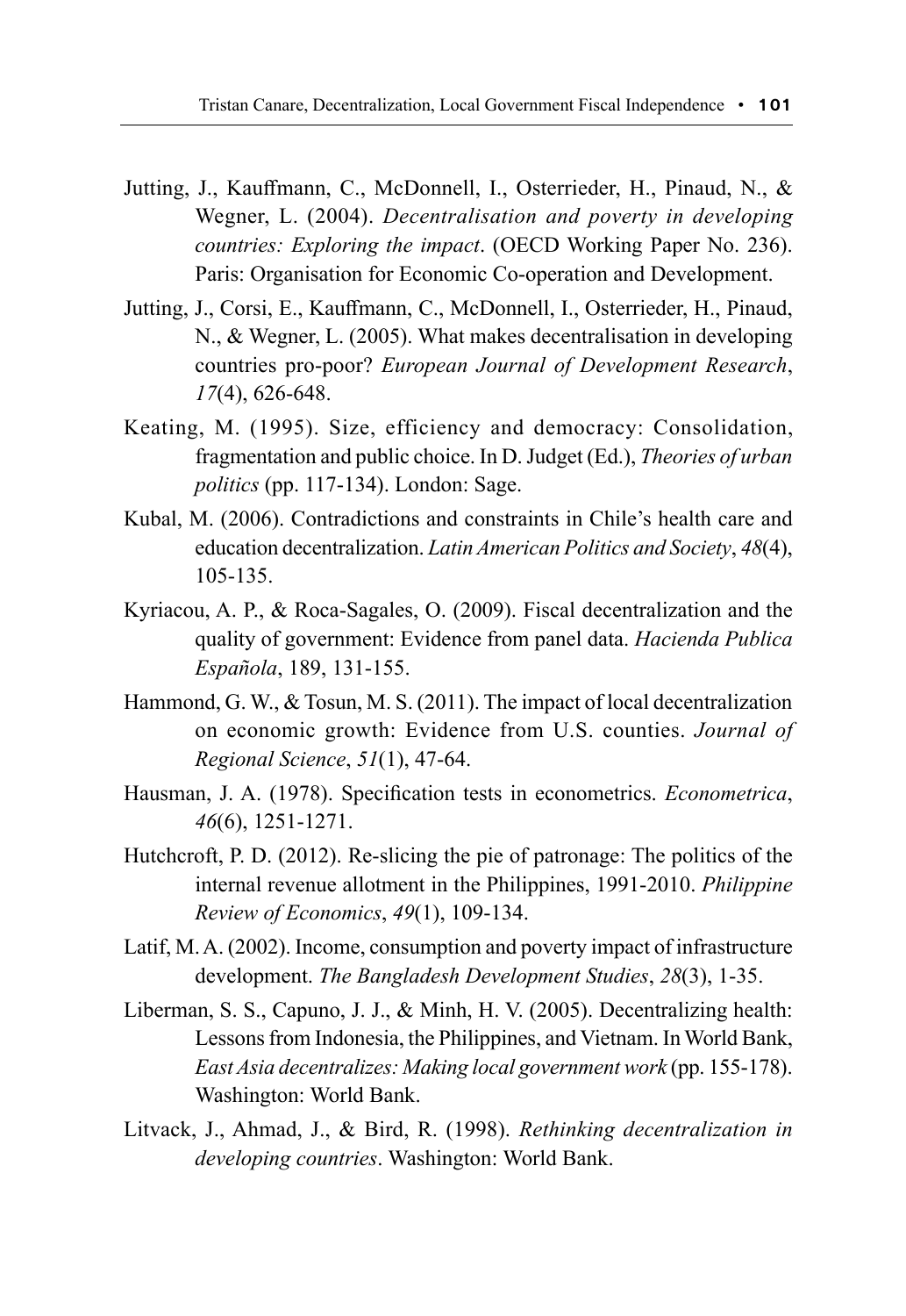- Litvack, J., & Seddon, J. (2000). *Decentralization briefing notes*. (World Bank Institute Working Papers). Washington: World Bank.
- Lin, J. Y., & Liu, Z. (2000). Fiscal decentralization and economic growth in China. *Economic Development and Cultural Change*, *49*(1), 1-21.
- Llanto, G. (2009). *Fiscal decentralization and local finance reforms in the Philippines*. (Philippine Institute for Development Studies Discussion Paper Series No. 2009-10). Manila: Philippine Institute for Development Studies.
- Lokshin, M., & Yemtsov, R. (2005). Has rural infrastructure rehabilitation in Georgia helped the poor? *The World Bank Economic Review*, *19*(2), 311-333.
- Manasan, R. (1992). Fiscal implications of the Local Government Code of 1991. *Journal of Philippine Development*, *19*(1), 1-58.
- Manasan, R. (1997). *Local government financing of social service sectors in a decentralized regime: Special focus on provincial governments in 1993 and 1994*. (Philippine Institute for Development Studies Discussion Paper Series No. 97-04). Manila: Philippine Institute for Development Studies.
- Marinho, E., Campelo, G., Franca, J., & Araujo, J. (2017). Impact of infrastructure expenses in strategic sectors for Brazilian poverty. *EconomiA*, *18*(2), 244-259.
- Mendoza, R. U., Beja Jr., E. L., Venida, V. S., & Yap, D. B. (2012). Inequality in democracy: Insights from an empirical analysis of political dynasties in the 15th Philippine congress. *Philippine Political Science Journal*, *33*(2), 132-145.
- Mendoza, R. U., Beja Jr., E. L., Venida, V. S., & Yap, D. B. (2016). Political dynasties and poverty: Measurement and evidence of linkages in the Philippines. *Oxford Development Studies*, *44*(2), 189-201.
- Persson, T., & Tabellini, G. (2000). *Political economics: Explaining economic policy*. Cambridge and London: Massachusetts Institute of Technology Press.
- Prud'homme, R. (1995). The dangers of decentralization. *The World Bank Research Observer*, *10*(2), 201-220.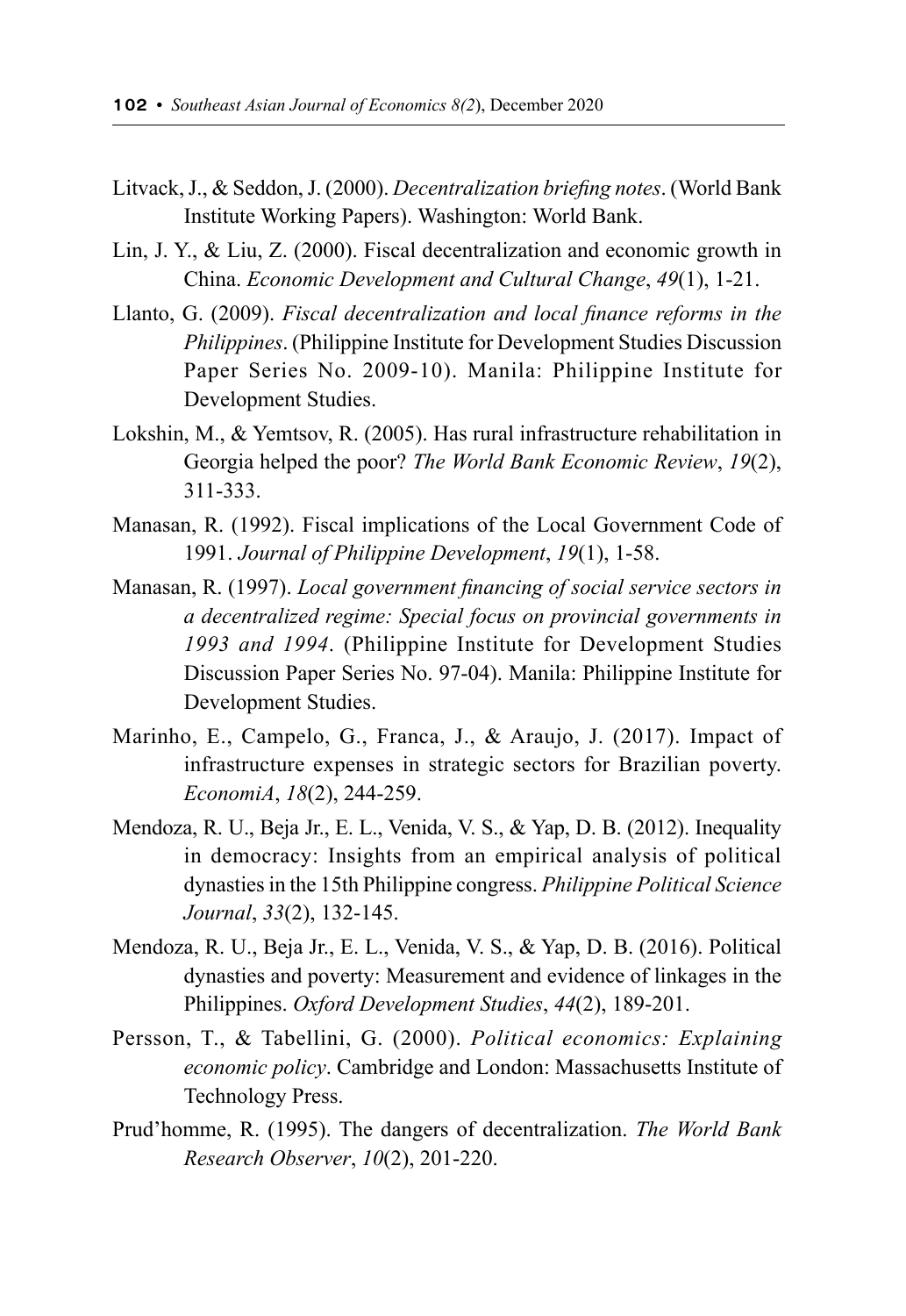- Psacharopoulos, G. (1988). Education and development: A review. *The World Bank Research Observer*, *3*(1), 99-116.
- Rodden, J. (2004). Comparative federalism and decentralization: On meaning and measurement. *Comparative Politics*, *36*(4), 481-500.
- Rodriguez-Pose, A., & Ezcurra, R. (2011). Is fiscal decentralization harmful for economic growth? Evidence from the OECD countries. *Journal of Economic Geography*, *11*(4), 619-643
- Seetanah, B., Ramessur, S., & Rojid, S. (2009). Does infrastructure alleviate poverty in developing countries? *International Journal of Applied Econometrics and Quantitative Studies*, *6*(2), 17-36.
- Shah, A. (1998). *Balance, accountability, and responsiveness: Lessons about decentralization*. (World Bank Policy Working Paper No. 2021). Washington: World Bank.
- Shah, A. (2006). *Corruption and decentralized public governance*. (World Bank Policy Research Working Paper 3824). Washington: World Bank.
- Shen, C., Jin, J., & Zou, H. (2012). Fiscal decentralization in China: History, impact, challenges and next steps. *Annals of Economics and Finance*, *13*(1), 1-51.
- Smoke, P. (2001). *Fiscal decentralization in developing countries: A review of current concepts and practice*. (United Nations Research Institute for Social Development - Democracy, Governance, and Human Rights Programme Paper No. 2). Geneva: United Nations Research Institute for Social Development.
- Squire, L. (1993). Fighting poverty. *American Economic Review*, *83*(2), 377-382.
- Stansel, D. (2005). Local decentralization and local economic growth: A cross-sectional examination of U.S. metropolitan areas. *Journal of Urban Economics*, *57*(1), 55-72.
- Steiner, S. (2005). *Decentralisation and poverty reduction: A conceptual framework for the economic impact*. (German Overseas Institute Working Paper No. 2005-3). Hamburg: German Overseas Institute.
- Stock, J., Wright, J., & Yogo, M. (2002). A survey of weak instruments and weak identification in generalized method of moments. *Journal of Business and Economic Statistics*, *20*(4), 518-529.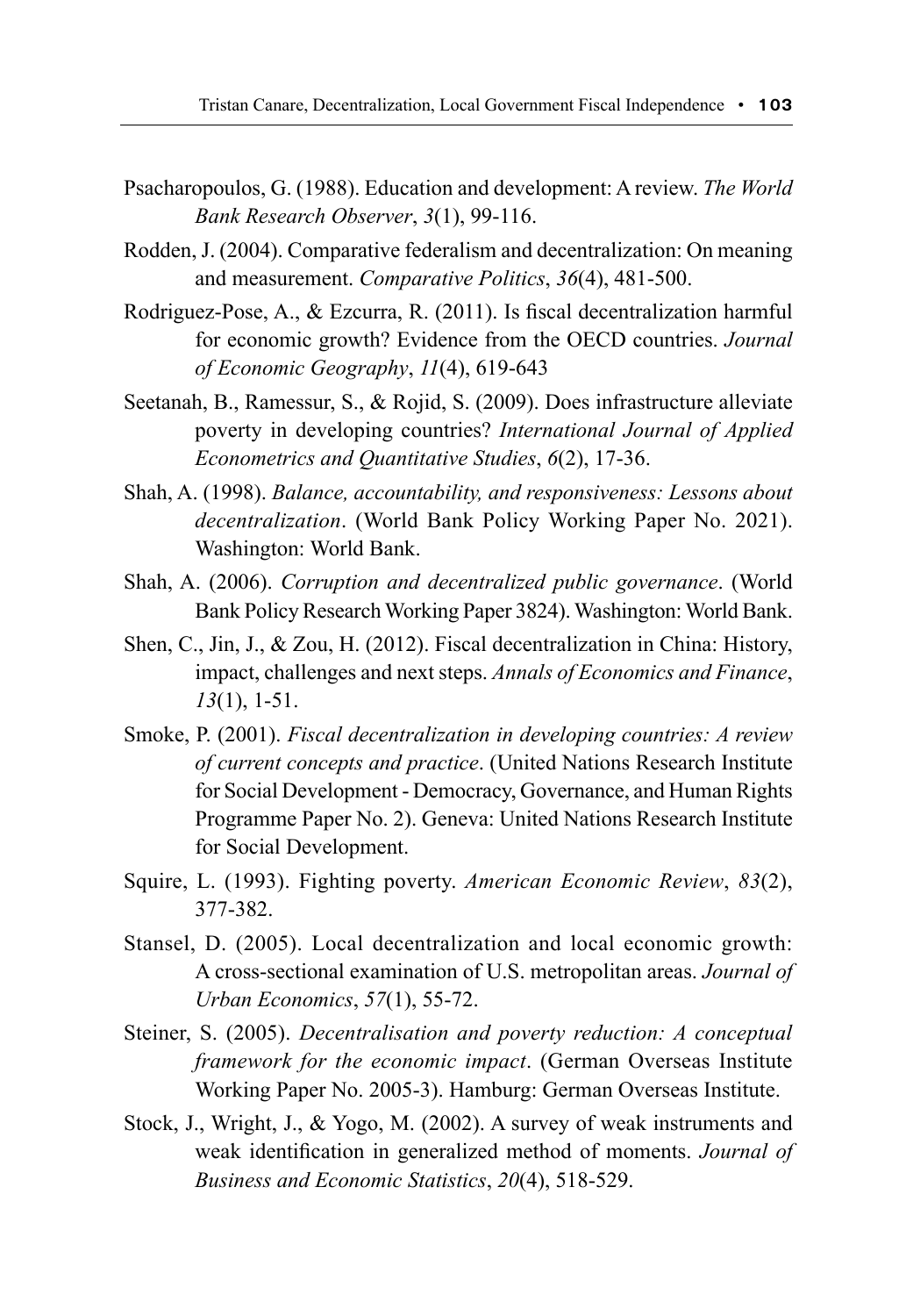- Tanzi, V. (1996). Fiscal federalism and decentralization: A review of some efficiency and macroeconomic aspects. In M. Bruno & B. Pleskovic (Eds.), *Annual World Bank conference on development economics 1995* (pp. 295-316). Washington: World Bank.
- Tebaldi, E., & Mohan, R. (2010). Institutions and poverty. *Journal of Development Studies*, *46*(6), 1047-1066.
- Tosun, M., & Yilmaz, S. (2008). *Decentralization, economic development, and growth in Turkish provinces*. (World Bank Policy Research Working Paper 4725). Washington: World Bank.
- Von Braun, J., & Grote, U. (2002). Does decentralization serve the poor? In E. Ahmad & V. Tanzi (Eds.), *Managing fiscal decentralization* (pp. 68-96). London: Routledge.
- Usui, N. (2007). *Critical issues of fiscal decentralization*. (Asian Development Bank Economics and Research Department Technical Note Series No. 21). Manila: Asian Development Bank.
- Wallis, J., & Oates, W. (1988). Decentralization in the public sector: An empirical study of state and local government. In H. Rosen (Ed.), *Fiscal federalism: Quantitative studies*, (pp. 5-32). Chicago: University of Chicago Press.
- Wooldridge, J. M. (2008). *Introductory econometrics: A modern approach, 4e*. Mason, Ohio: South-Western Cengage Learning.
- World Bank. (2007). *Local government discretion and accountability: A local governance framework*. (World Bank Social Development Department Report No. 40153). Washington: World Bank.
- World Bank. (2009). *Local government discretion and accountability: Application of a local governance framework*. (World Bank Social Development Department Report No. 49059-GLB). Washington: World Bank.
- Xie, D., Zou, H., & Davoodi, H. (1999). Fiscal decentralization and economic growth in the United States. *Journal of Urban Economics*, *45*(2), 228-239.
- Yushkov, A. (2015). Fiscal decentralization and regional economic growth: Theory, empirics, and the Russian experience. *Russian Journal of Economics*, *1*(4), 404-418.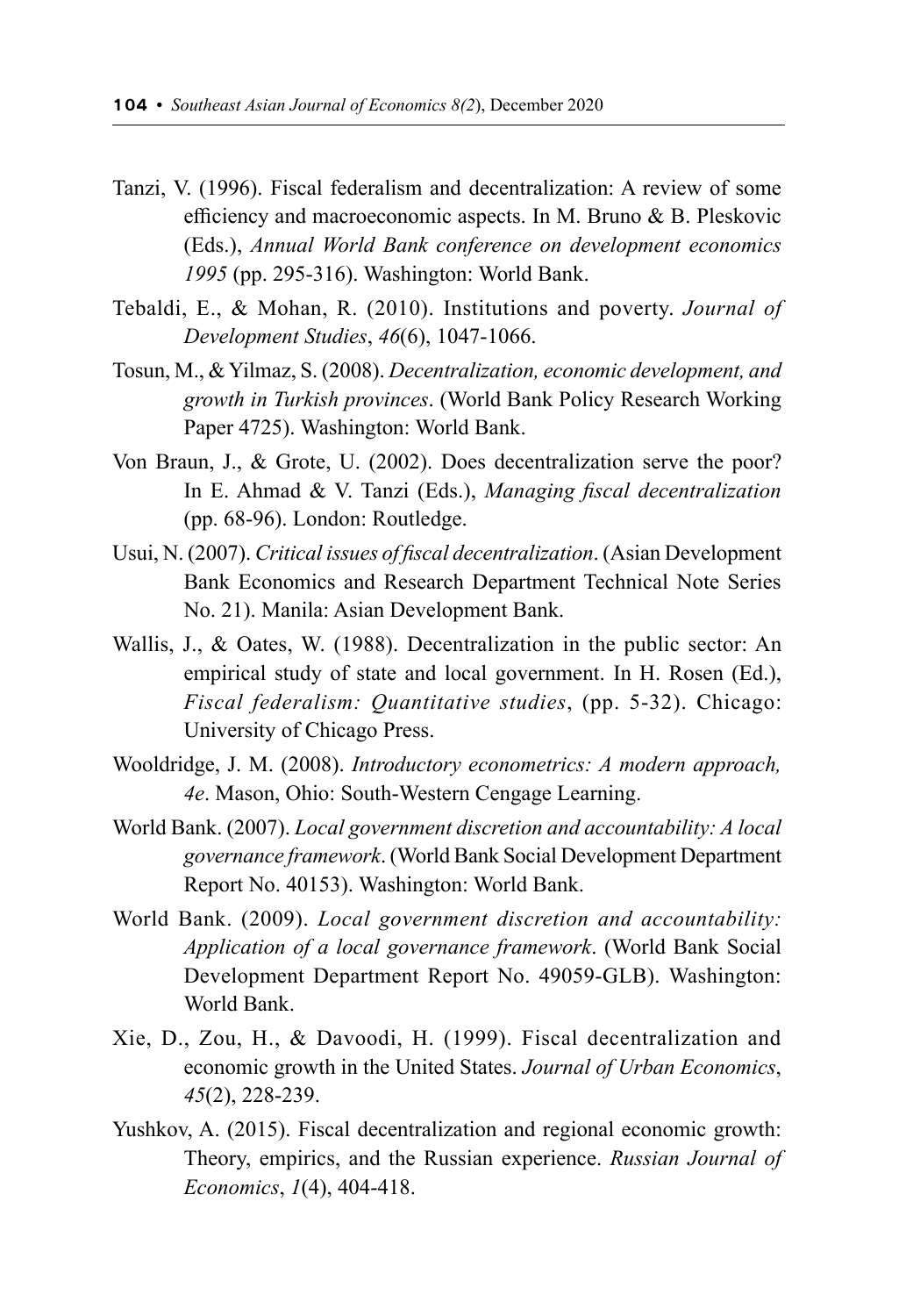Zhang, T., & Zou, H. (1998). Fiscal decentralization, public spending, and economic growth in China. *Journal of Public Economics*, *67*(2), 221- 240.

| Study    | Decentralization Measure                 | Outcome    | Coverage      | Result         |
|----------|------------------------------------------|------------|---------------|----------------|
| Akai and | Local govt spending expressed as         | Economic   | United        | Positive       |
| Sakata   | ratio of local plus state govt           | growth     | <b>States</b> |                |
| (2002)   | expenditure                              |            |               |                |
|          | Local govt revenue expressed as          |            |               | Positive       |
|          | ratio of local plus state govt revenue   |            |               |                |
|          | Own-sourced local govt revenue           |            |               | None           |
|          | expressed as ratio of total local govt   |            |               |                |
|          | revenue                                  |            |               |                |
|          | Mean of the first two indicators         |            |               | Positive       |
|          | Hammond Number of single-purpose govern- | Employment | United        | Mixed positive |
|          | and Tosun ments per square mile          |            | <b>States</b> | and none       |
| (2011)   |                                          | Income     |               | None           |
|          |                                          | growth     |               |                |
|          | Number of general-purpose                | Employment |               | Mixed          |
|          | governments per person                   |            |               | negative and   |
|          |                                          |            |               | none           |
|          |                                          | Income     |               | None           |
|          |                                          | growth     |               |                |
| Lin and  | Marginal retention rate of locally       | Per capita | China         | Positive       |
| Liu      | collected revenues                       | GDP growth |               |                |
| (2000)   |                                          |            |               |                |
| Stansel  | Number of general-purpose                | Per capita | United        | Positive       |
| (2005)   | governments per 100,000 popula-          | income     | <b>States</b> |                |
|          | tion                                     | growth     |               |                |
|          | Number of public school systems          |            |               | None           |
|          | per 100,000 population                   |            |               |                |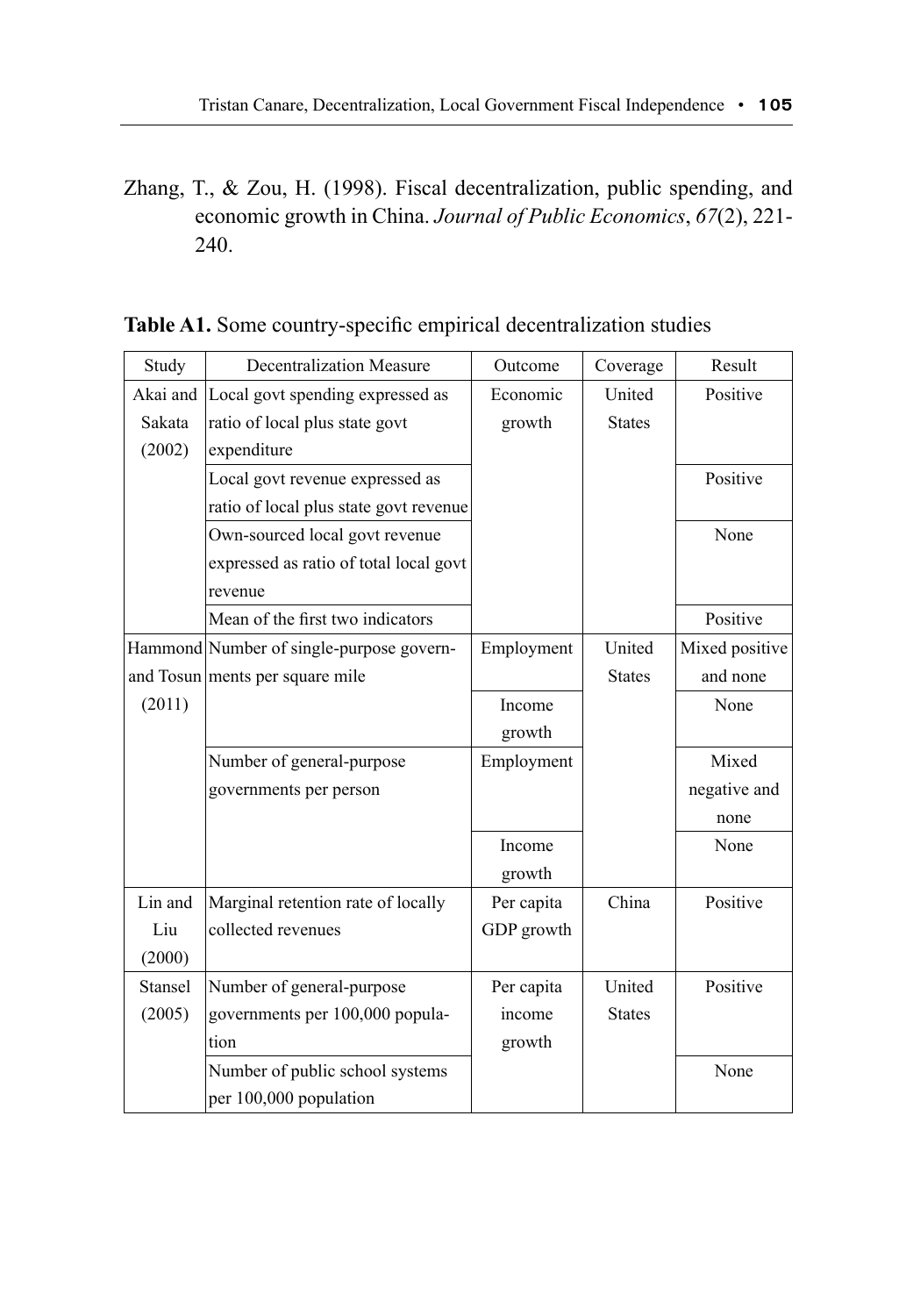|             | Tosun and Number of municipalities per     | GDP per       | Turkey   | Mixed        |
|-------------|--------------------------------------------|---------------|----------|--------------|
| Yilmaz      | person                                     | capita        |          | negative and |
| (2008)      |                                            |               |          | none         |
|             |                                            | GDP per       |          | None         |
|             |                                            | capita growth |          |              |
|             |                                            | rate          |          |              |
|             |                                            | Development   |          | Negative     |
|             |                                            | index         |          |              |
|             | Number of municipalities per unit          | GDP per       |          | Mixed        |
|             | area                                       | capita        |          | negative and |
|             |                                            |               |          | none         |
|             |                                            | GDP per       |          | None         |
|             |                                            | capita growth |          |              |
|             |                                            | rate          |          |              |
|             |                                            | Development   |          | Positive     |
|             |                                            | index         |          |              |
|             | Zhang and Provincial budgetary spending to | Provincial    | China    | Negative     |
| Zou         | central budgetary spending ratio           | income        |          |              |
| (1998)      | Provincial extra-budgetary to              | growth rate   |          | Negative     |
|             | central extra-budgetary spending           |               |          |              |
|             | ratio                                      |               |          |              |
|             | Consolidated provincial spending to        |               |          | None         |
|             | consolidated central spending ratio        |               |          |              |
|             | Abdur et Provincial expenditures to total  | Gross primary | Pakistan | Positive     |
| al $(2017)$ | state expenditures ratio                   | school        |          |              |
|             |                                            | enrollment    |          |              |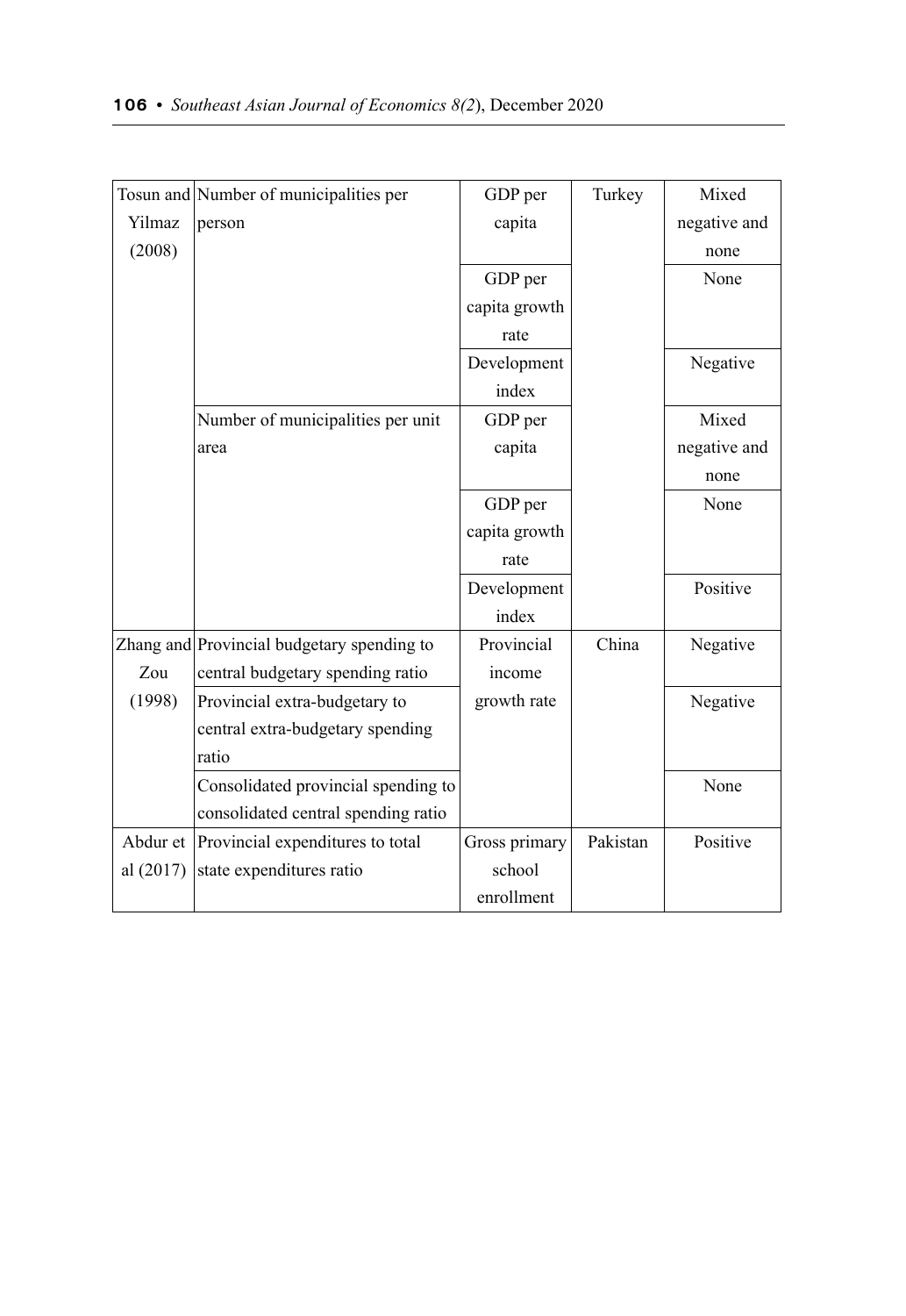| Goel and  | Number of local governments per                 | Corruption     | United        | Positive        |
|-----------|-------------------------------------------------|----------------|---------------|-----------------|
| Nelson    | 100,000 population                              |                | <b>States</b> | (decentraliza-  |
| (2011)    |                                                 |                |               | tion associated |
|           |                                                 |                |               | with greater    |
|           |                                                 |                |               | corruption)     |
|           | Number of general-purpose local                 |                |               | Positive        |
|           | governments per 100,000 popula-                 |                |               |                 |
|           | tion                                            |                |               |                 |
|           | Number of special-purpose local                 |                |               | Mixed none      |
|           | governments per 100,000 popula-                 |                |               | and negative    |
|           | tion                                            |                |               |                 |
|           | Share of local government                       |                |               | Negative        |
|           | expenditure to state government                 |                |               |                 |
|           | spending                                        |                |               |                 |
|           | Desai et al Share of locally-generated revenues | Economic       | Russia        | Positive        |
| (2005)    | retained by the regional government             | growth         |               |                 |
|           |                                                 | Foreign direct |               | Positive        |
|           |                                                 | investments    |               |                 |
| Felten-   | Share of local government                       | GNP growth     | China         | Positive        |
| stein and | expenditure to total government                 | rate           |               |                 |
| Iwata     | expenditure                                     |                |               |                 |
| (2005)    | Share of local government revenue               |                |               |                 |
|           | to total government revenue                     |                |               |                 |
|           | Share of total extrabudgetary                   |                |               |                 |
|           | revenue to total government                     |                |               |                 |
|           | budgetary revenue                               |                |               |                 |
| Faguet    | Before-after implementation of                  | Public         | Bolivia       | Positive        |
| and       | decentralization program                        | Investment in  |               |                 |
| Sanchez   |                                                 | Education      |               |                 |
| (2008)    | Own-sourced revenue as a share of               | Yearly         | Colombia      | Positive        |
|           | total expenditure                               | increase in    |               |                 |
|           |                                                 | student        |               |                 |
|           |                                                 | enrollment in  |               |                 |
|           |                                                 | state schools  |               |                 |